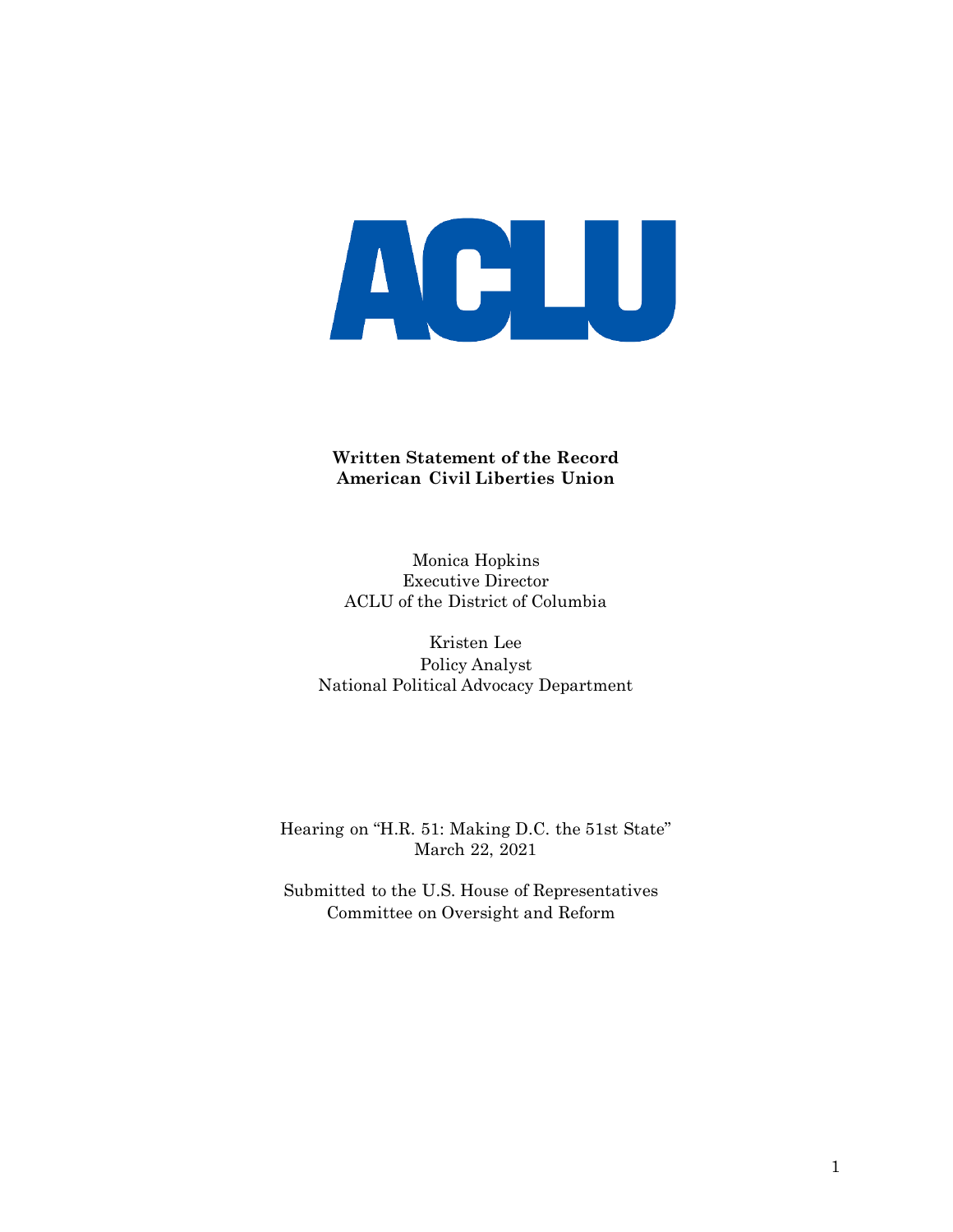On behalf of the American Civil Liberties Union (ACLU) and the ACLU of the District of Columbia, we submit this written statement to the House Committee on Oversight and Reform for its March 22, 2021 hearing on D.C. statehood in support of the Washington, D.C. Admission Act (H.R. 51). Since the last hearing on statehood, the COVID-19 pandemic, protests in D.C. after the killing of George Floyd, and the insurrection attempt at the U.S. Capitol building have all highlighted how the lack of full statehood rights continues to cause serious harm to the health and safety of D.C. residents, underscoring the urgency with which our country must immediately stop denying full and equal rights to the  $712,000$ residents of Washington, D.C.

Historically, Congress has treated Washington, D.C. in the same manner as the states when it comes to federal financial assistance, such as federal grants, Medicare reimbursement, and funding for highways, education, and food assistance.<sup>[1](#page-1-0)</sup> However, when Congress passed a \$2 trillion COVID-19 stimulus bill in March of 2020, members of Congress opted to treat the District of Columbia as a territory, shortchanging D.C. residents a full \$755 million in relief at a time when D.C. had more COVID-19 cases than 19 other states.[2](#page-1-1) During this critical public health crisis, D.C. was left at the mercy of Congress, a body in which its residents hold no voting representation, and Congress chose to withhold more than half of the aid it provided to every other state. The \$755 million was retroactively made whole in the American Rescue Plan Act of 2021 (H.R. 1319) passed by Congress in March 2021, over a full year after passage of the first stimulus bill.<sup>[3](#page-1-2)</sup> The  $712,000$  residents of D.C. need test kits, hospital supplies, and emergency relief for businesses as much as every other American trying to survive the COVID-19 pandemic, but without statehood, the residents of D.C. lack full representation in the representational democracy making key life-or-death decisions, such as timely federal funding during a global health crisis.

Other recent examples show the harm caused by D.C.'s lack of full authority over its own National Guard and law enforcement due to lack of statehood. In the wake of the killing of George Floyd, D.C. residents and others from around the region exercised their right to free speech and protested against police brutality. These demonstrators were met with brutal force by military personnel when the president used his uniquely exclusive control over the D.C. National Guard to deploy those troops to the area, in addition to scores of law enforcement officers. On June 1, 2020, President Trump ordered those federal officers to forcefully clear peaceful protestors out of Lafayette Park and the surrounding streets in Washington, D.C., using batons, rubber bullets, and pepper spray–literally tear gassing civil rights protestors in front of the White House so he could take a photo in front of a church.[4](#page-1-3) Additionally, the president has the ability to take over D.C.'s own local police force

<span id="page-1-0"></span><sup>1</sup> Fenit Nirappil, *Aid Bill Expected To Pass This Week Doesn't Include \$700 Million Sought By D.C.*, Washington Post (Apr. 21, 2020), https://www.washingtonpost.com/local/dc-politics/aid-bill-expected-to-pass-this-week-wontinclude-700-million-sought-by-dc-city-says/2020/04/21/f28ac89a-83d7-11ea-ae26-989cfce1c7c7\_story.html. <sup>2</sup> Meagan Flynn, *D.C. Was Denied \$755 Million In Coronavirus Relief Last Year. Now It May Get That Money*,

<span id="page-1-1"></span>Washington Post (Feb. 12, 2021), https://www.washingtonpost.com/local/dc-politics/district-covid-reliefmaryland-virginia/2021/02/12/c2e051cc-6cad-11eb-9ead-673168d5b874\_story.html.

<span id="page-1-2"></span><sup>3</sup> Press Release, Congresswoman Eleanor Holmes Norton, Norton Hails House Passage of American Rescue Plan Act, Sending Bill to President's Desk for Signature (Mar. 10, 2021),

https://norton.house.gov/media-center/press-releases/norton-hails-house-passage-of-american-rescue-plan-actsending-bill-to.

<span id="page-1-3"></span><sup>4</sup> Tom Gjelten, *Peaceful Protesters Tear-Gassed To Clear Way For Trump Church Photo-Op,* NPR (Jun. 1, 2020), [https://www.npr.org/2020/06/01/867532070/trumps-unannounced-church-visit-angers-church-officials;](https://www.npr.org/2020/06/01/867532070/trumps-unannounced-church-visit-angers-church-officials) *see*  Barbara Sprunt, *'Scared, Confused And Angry': Protester Testifies About Lafayette Park Removal*, NPR (Jun. 29,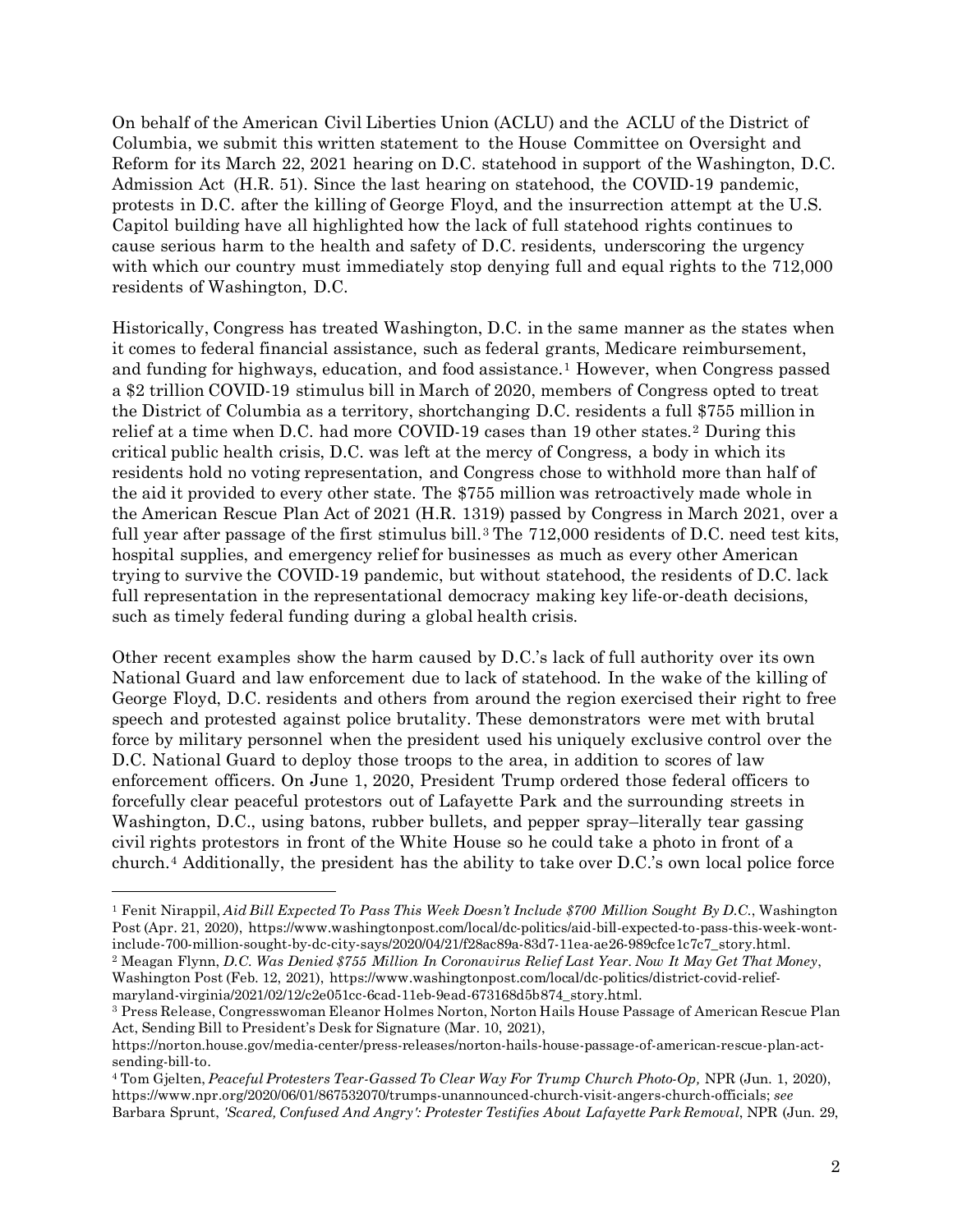for 48 hours, and that time period may be extended with mere notification to members of Congress who oversee District affairs–something President Trump threatened to do repeatedly in 2020.[5](#page-2-0)

Another striking example is from January 6, 2021 when a violent mob successfully entered the U.S. Capitol Building during the tallying of Electoral College votes for the 2020 presidential election to overturn the results on behalf of Donald Trump. Unlike every state in the country, D.C. does not have the authority to deploy its own National Guard troops; instead, D.C. must rely on the Department of Defense, as the D.C. National Guard always remains under federal control. During the attack on the Capitol Complex, approval for National Guard troops to stop the violent mob came after a lengthy delay by the Trump Administration, long after the attack was underway and in a manner that put D.C. residents and everyone in the building in danger. Five people died in the course of the mob's assault on the Capitol. While restraint should be exercised in deploying National Guard troops and uncertainties remain around the exact reasons for the delay, what is clear is that the delay in the use of the National Guard on January 6, 2021 stands in stark contrast to the extensive and aggressive deployment of the D.C. National Guard on the streets of D.C. by the federal government during Black Lives Matter demonstrations during the summer of 2020.<sup>[6](#page-2-1)</sup>

In 1788, James Madison wrote that the inhabitants of the yet-to-be-chosen federal district should have a "voice in the election of the government which is to exercise authority over them." More than two-hundred years later, residents of the District of Columbia still lack full representation in Congress, and events over the past year reinforce how D.C.'s lack of statehood continues to wreak havoc on the health, safety, and daily lives of its 712,000 residents. The continuing denial of representation for District residents is an overt act of voter suppression with roots in the Reconstruction era. It is beyond time to rectify this by giving D.C. the true autonomy and self-governance that comes with statehood.

H.R. 51 would grant statehood to the residential areas of the current District of Columbia as the State of Washington, Douglass Commonwealth. The bill outlines a process to elect two senators and one representative for the new state. It sets the state's physical boundaries and the transfer of territorial, legal, and judicial jurisdiction and authorities to the new state. In addition, it defines the reduced federal territory that would remain the District of Columbia and serve as the seat of the federal government.

Our statement covers two points. First, D.C. residents deserve full representation in our national government. Decisions on policies that impact D.C. residents' rights, liberties, health, and welfare are routinely made by Congress—a body that neither represents their interests nor is politically accountable for its decisions regarding the District. D.C. residents

<sup>2020),</sup> https://www.npr.org/2020/06/29/884609432/scared-confused-and-angry-protester-testifies-about-lafayettepark-removal.

<span id="page-2-0"></span><sup>5</sup> Peter Hermann, Fenit Nirappil, and Josh Dawsey, *Trump administration considered taking control of D.C. police force to quell protests*, Washington Post (Jun. 2, 2020),

[https://www.washingtonpost.com/local/public-safety/dc-police-takeover-george-floyd/2020/06/02/856a9744-a4da-](https://www.washingtonpost.com/local/public-safety/dc-police-takeover-george-floyd/2020/06/02/856a9744-a4da-11ea-bb20-ebf0921f3bbd_story.html)[11ea-bb20-ebf0921f3bbd\\_story.html.](https://www.washingtonpost.com/local/public-safety/dc-police-takeover-george-floyd/2020/06/02/856a9744-a4da-11ea-bb20-ebf0921f3bbd_story.html)

<span id="page-2-1"></span><sup>6</sup> Mark Mazzetti and Luke Broadwater, *The Lost Hours: How Confusion and Inaction at the Capitol Delayed a Troop Deployment*, N.Y. Times (last updated Mar. 3, 2021),

[https://www.nytimes.com/2021/02/21/us/politics/capitol-riot-security-delays.html.](https://www.nytimes.com/2021/02/21/us/politics/capitol-riot-security-delays.html)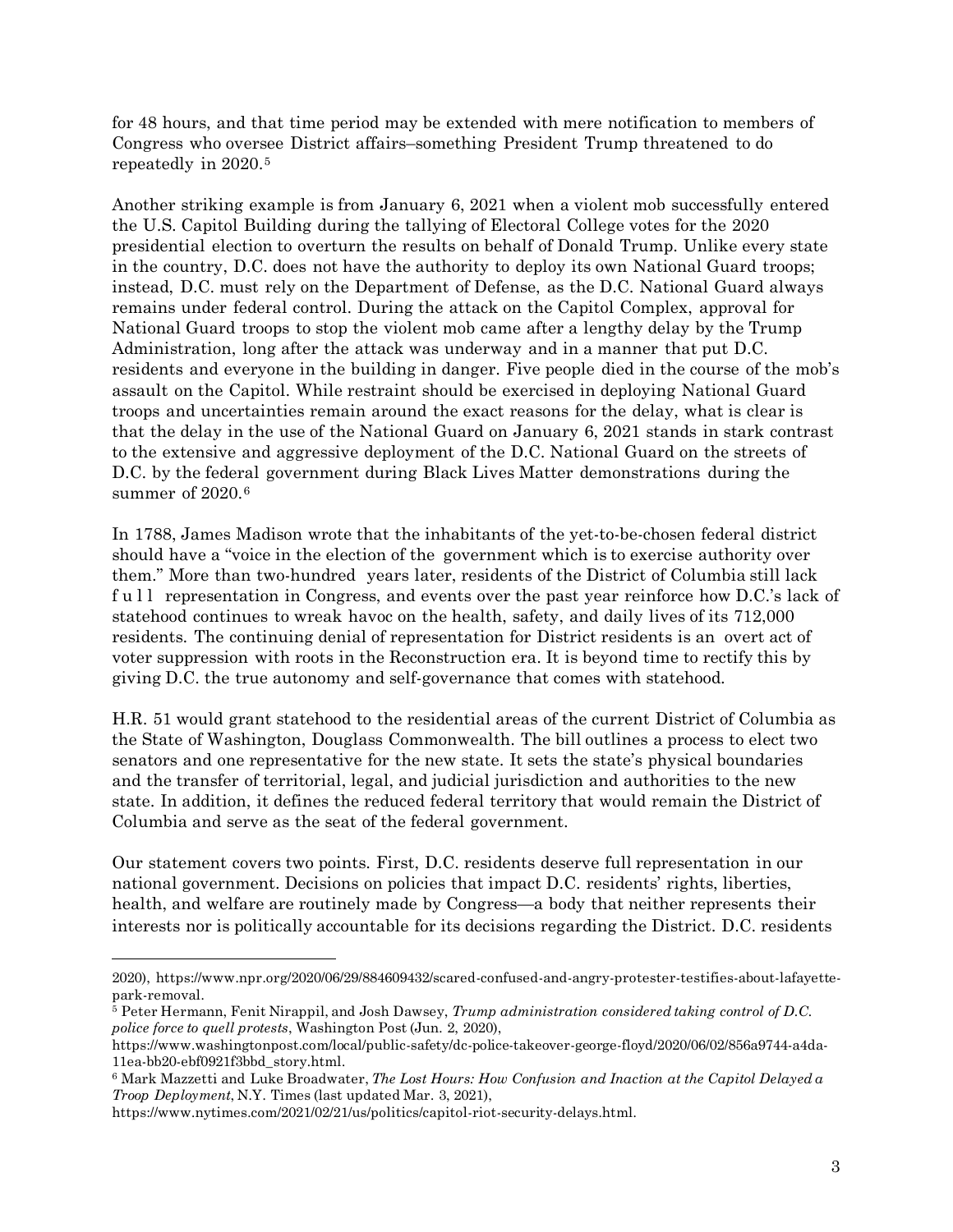pay taxes, serve on juries, fight in wars, and contribute to our country's prosperity; they deserve equal representation in their own government. Second, in granting statehood through an act of Congress, H.R. 51 is a valid and defensible exercise of congressional power. The Constitution says that a state's government must be "republican in form" for admission, and the Supreme Court held in the 1849 case of *Luther v. Borden*, that the decision of whether or not that requirement has been met "rests with Congress."

By any measure, H.R. 51 ensures that the State of Washington, Douglass Commonwealth passes this test.

## **I. Congress Should Grant D.C. Residents Full and Equal Representation**

In 1867, President Andrew Johnson vetoed a bill granting all adult male citizens of the District, including Black men, the right to vote.<sup>[7](#page-3-0)</sup> Congress overrode that veto, which—along with an increase in D.C.'s Black population from 19% in 1[8](#page-3-1)60 to 33% in 1870<sup>8</sup>—granted "significant influence in electoral politics" to Black Washingtonians.[9](#page-3-2) District residents elected the first Black municipal office holder by the late 1860s, and Black men like Lewis H. Douglass were given a platform from which to spearhead the fight against segregation. But just as activists like Douglass began to exercise their power, Congress replaced D.C.'s territorial government, including its popularly elected House of Delegates, with three presidentially appointed commissioners in 1871.[10](#page-3-3)

The goal of this move was unmistakable: disenfranchising an increasingly politically active Black community.[11](#page-3-4) In his filibuster against the Federal Elections Act of 1890, Senator John Tyler Morgan of Alabama, one of the most prominent, outspoken white supremacists of the Jim Crow era, cited D.C. as a model for a national segregationist policy:  $12$ 

[T]he negroes came into this District from Virginia and Maryland and from other places . . . and [] took possession of a certain part of the political power . . . and there was but one way to get out . . . [by] deny[ing] the right of suffrage entirely to every human being in the District and have every office here controlled by appointment instead of by election . . . . in order to get rid of this load of negro suffrage that was flooded in upon them.<sup>[13](#page-3-6)</sup>

To Morgan, it was necessary to "burn down the barn to get rid of the rats."[14](#page-3-7) "[T]he rats being the negro population and the barn being the government of the District of

<span id="page-3-0"></span><sup>7</sup> Andrew Glass, *Congress expands suffrage in D.C. on Jan. 8, 1867*, Politico (Jan.1. 2008),

htt[ps://www.politico.com/story/2008/01/congress-expands-](http://www.politico.com/story/2008/01/congress-expands-)suffrage-in-dc-on-jan-8-1867-007771.

<span id="page-3-1"></span><sup>8</sup> *Demographic Characteristics of the District and Metro Area*,D.C. Office of Planning (May 23, 2012),

https://planning.dc.gov/sites/default/files/dc/sites/op/publication/attachments/Chapter%25202.pdf. <sup>9</sup> Kate Masur, *Capital Injustice*,N.Y. Times (Mar. 28, 2011),

<span id="page-3-2"></span>https:/[/www.nytimes.com/2011/03/29/opinion/29](http://www.nytimes.com/2011/03/29/opinion/)masur.html.

<span id="page-3-3"></span><sup>10</sup> *History of Local Government in Washington, D.C.*, DC Vote,htt[ps://www.dcvote.org/inside-](http://www.dcvote.org/inside-) dc/history-localgovernment-washington-dc (last visitedSept.12,2019).

<span id="page-3-4"></span><sup>11</sup> *See* Masur, *supra* note 9.

<span id="page-3-5"></span><sup>12</sup> Thomas Adams Upchurch, *Senator John TylerMorgan and the Genesis of Jim Crow Ideology, 1889- 1891*, Alabama Review 57, 110-31 (April 2004).

<span id="page-3-6"></span><sup>13</sup> Harry S. Jaffe and Tom Sherwood,*Dream City: Race,Power, and the Decline of Washington, D.C.* 8 (2014 ed.).

<span id="page-3-7"></span><sup>14</sup> *Id.*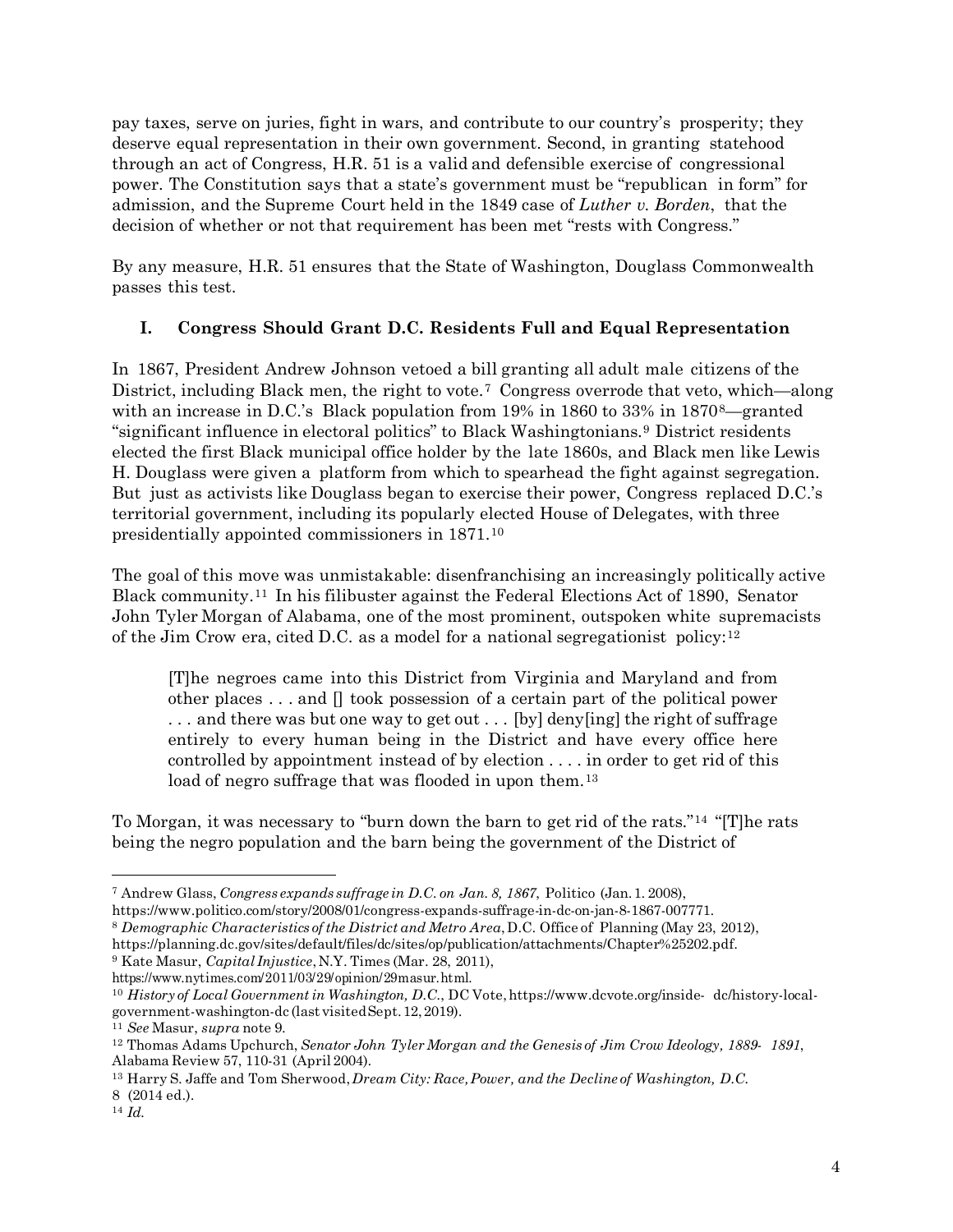Columbia."[15](#page-4-0) The continued disenfranchisement of D.C. residents perpetuates both a shameful policy of a racist past and Morgan's legacy.

The Home Rule Act of 1973 gave District residents the power to elect a mayor and council for the first time.[16](#page-4-1) Today, residents elect 13 councilmembers who exercise legislative authority over the District.[17](#page-4-2) The council and the mayor serve as co-equal branches of government and council committees conduct oversight of D.C. executive agencies.[18](#page-4-3)

D.C. residents also elect Advisory Neighborhood Commissioners who advise the council on hyper-local concerns in each of the District's eight wards.[19](#page-4-4) A democratically elected attorney general helps enforce the laws of the District, provides legal advice to District agencies, and is charged with upholding the public interest.[20](#page-4-5) And "[t]he judicial power of the District is vested in the District of Columbia Court of Appeals and the Superior Court of the District of Columbia."<sup>[21](#page-4-6)</sup> Finally, D.C. has one seat in the House of Representatives.<sup>[22](#page-4-7)</sup> This representative, currently Congresswoman Eleanor Holmes Norton,<sup>[23](#page-4-8)</sup> has the "right of debate." She is not a voting member of the chamber.<sup>[24](#page-4-9)</sup>

Notwithstanding D.C.'s fully functioning local government, Congress essentially exercises authoritarian rule over the District and its residents. Indeed, several features of Congress's understood authority over the District ensure that Congress will routinely encroach on its autonomy. In general, legislation passed by the D.C. Council and signed by the mayor into law must still go through congressional review before taking effect.<sup>[25](#page-4-10)</sup> And even when it does, Congress can repeal it.[26](#page-4-11) In this way, representatives from other states, elected by other constituents with no ties to D.C., are free to impose their own policy preferences on the District, leaving District residents with no recourse to hold them accountable through a democratic process.[27](#page-4-12) Oftentimes, the policies forced upon D.C. advance polarizing ideologies to score political points that gravely impact the lives of residents. For example:

• In 1981, the D.C. Council repealed the death penalty. However, in 1992, at the request of a Senator from Alabama, Congress ordered a voter referendum to reinstate the death penalty. At the time, D.C.'s population was 70% Black. It was not lost on D.C. residents and lawmakers that the referendum would have disproportionate consequences on Black residents.[28](#page-4-13) D.C. residents voted against

 $\overline{\phantom{a}}$ 

<span id="page-4-11"></span><sup>26</sup> D.C. Code Ann. §§ 1-206.01-03 (discussingCongress'splenarypower over the D.C. Council).

<span id="page-4-0"></span><sup>15</sup> *Id.*

<span id="page-4-2"></span><span id="page-4-1"></span><sup>16</sup> D.C. Code Ann. § 1-201.01 *et seq.*

<sup>17</sup> *Id.* §§ 1- 204.01, 204.04.

<span id="page-4-3"></span><sup>&</sup>lt;sup>18</sup> *About the Council*, Council of the District of Columbia, https://dccouncil.us/about-the-council/(last visited Sept. 12, 2019).

<span id="page-4-4"></span><sup>19</sup> D.C. Code Ann. § 1-309.01.

<span id="page-4-5"></span><sup>20</sup> *Id.* § 1-204.35.

<span id="page-4-6"></span><sup>21</sup> *Id.* § 1-204.31.

<span id="page-4-7"></span><sup>22</sup> *Id.* § 1-401.

<span id="page-4-8"></span><sup>&</sup>lt;sup>23</sup> *About Eleanor*, Congresswoman Eleanor Holmes Norton, https://norton.house.gov/about(last visited Sept. 12, 2019).

<span id="page-4-9"></span><sup>24</sup> D.C. Code Ann. § 1-401.

<span id="page-4-10"></span><sup>25</sup> *How a Bill Becomes a Law*, Council of the District ofColumbia, https://dccouncil.us/how-a-bill-becomes-a-law/ (last visited Sept. 12, 2019).

<span id="page-4-12"></span><sup>27</sup> *Id.* §§ 1- 204.01, 204.04.

<span id="page-4-13"></span><sup>28</sup> Neil Lewis, *Issues of Race and Home Rule Confound Death Penalty Vote in Washington*, N.Y. Times (Nov.1, 1992), [https://www.nytimes.com/1992/11/01/us/issues-of-race-and-home-rule-confound-death-penalty-vote-in-](https://www.nytimes.com/1992/11/01/us/issues-of-race-and-home-rule-confound-death-penalty-vote-in-washington.html)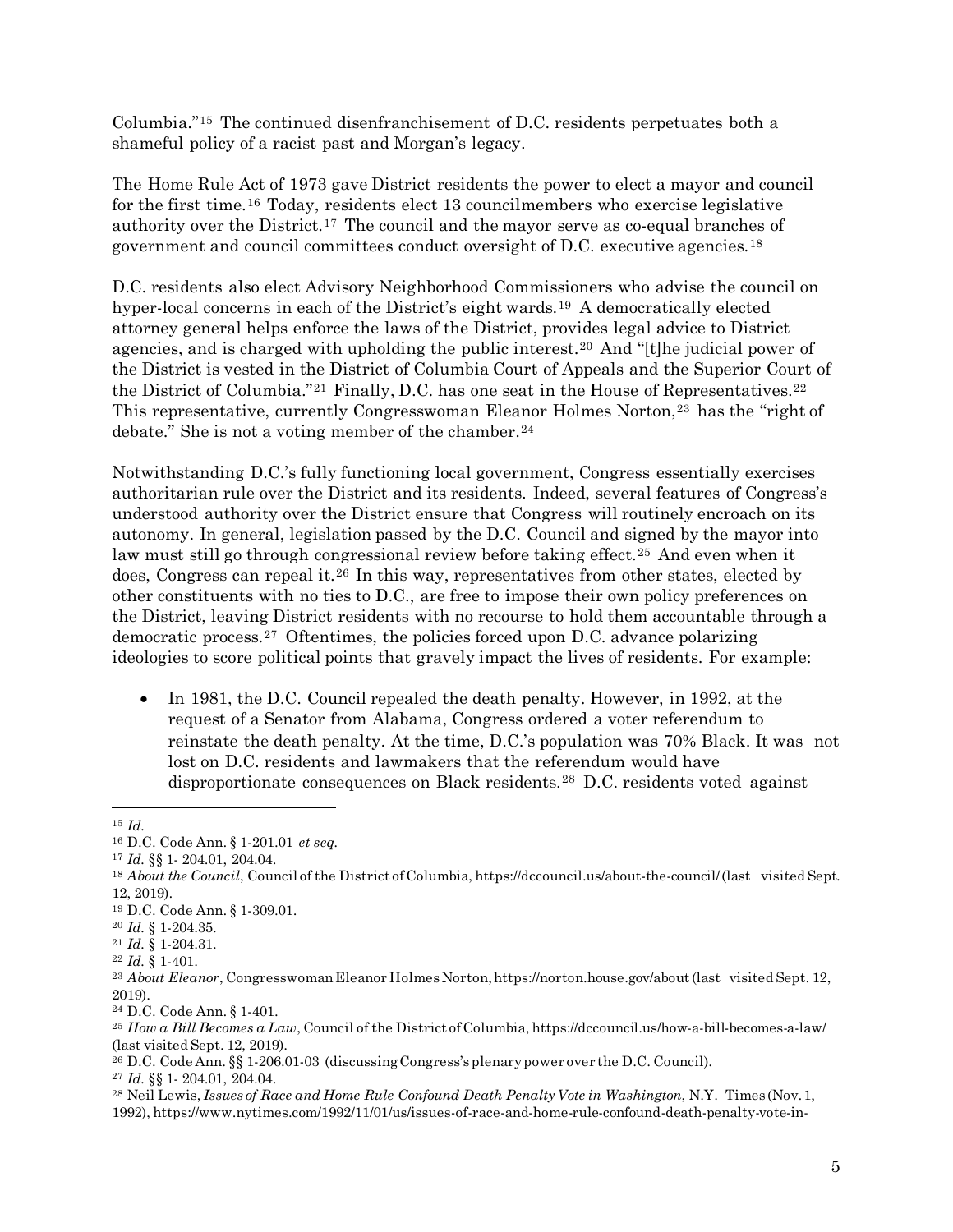reinstatement and ultimately defeated the referendum.

- In 1989, Congress inserted a provision known as the Armstrong Amendment into the D.C. Appropriations Act. The Amendment permitted religiously affiliated schools to discriminate on the basis of sexual orientation. In 1990, Congress codified the policy into D.C. law. The provision remained in effect until 2015, when the Council repealed it.
- In 1998, Republicans in Congress prevented the District from using its own funds to pay for needle exchange programs to stem the spread of HIV/AIDS. By the time legislation lifted the needle exchange ban in 2007, D.C. had the highest rate of HIV/AIDS in the country.<sup>[29](#page-5-0)</sup> It is estimated that hundreds<sup>[30](#page-5-1)</sup> of District residents died (and continue to die) because of this deadly instance of congressional meddling.[31](#page-5-2)
- In 2010, two senators from Arizona and Montana sought to loosen D.C.'s gun laws with a bill repealing the District's ban on assault weapons and high-capacity magazines and lifting gun registration requirements.[32](#page-5-3)
- In 2016 alone, there were "25 different attempts by Members of Congress to overturn, overrule, or change local Washington, D.C. laws."[33](#page-5-4)
- In 2018, House Republicans led by a Representative from Utah attempted to repeal D.C.'s death with dignity law,<sup>[34](#page-5-5)</sup> which passed the D.C. Council with a vote of 11-2 and which two-thirds of D.C. voters supported.[35](#page-5-6)
- Congress regularly attaches a rider known as the Dornan Amendment to an annual appropriations bill, blocking the District from using its own local tax dollars to provide abortion coverage for individuals enrolled in Medicaid—something states are free to do. Bans on insurance coverage for abortion disproportionately harm poor women, and particularly poor women of color.<sup>[36](#page-5-7)</sup>

The District's lack of control over its courts and criminal system has also had profound impacts on the lives of thousands of D.C. residents. The federal government has controlled D.C.'s courts and criminal justice system since 1997. Unlike states, where judges are either appointed by state officials or elected, D.C. Superior and Appeals Court judges are appointed by the President and confirmed by the U.S. Senate, where District residents have

[washington.html.](https://www.nytimes.com/1992/11/01/us/issues-of-race-and-home-rule-confound-death-penalty-vote-in-washington.html)

<span id="page-5-0"></span><sup>29</sup> *DC Needle Exchange Program Prevented120 New Cases of HIV in Two Years*,George Washington University (Sept.3,2015), https://publichealth.gwu.edu/content/dc-needle-exchange-program- prevented-120-new-cases-hivtwo-years.

<span id="page-5-1"></span><sup>30</sup> Lauren Ober, *Once-ControversialD.C. Needle Exchange Found To SaveMoney — And Lives*, WAMU (Sept.25, 2015), https://wamu.org/story/15/09/25/dc\_needle\_exchange/.

<span id="page-5-2"></span><sup>&</sup>lt;sup>31</sup> New HIV and AIDS cases from intravenous drug use began declining in 2008, but they fell more sharply in 2009. Lena Sun, *AIDS remains an epidemic in District,but new cases on decline, report finds*, WashingtonPost (Jun. 15, 2011), https:[//www.washingtonpost.com/local/aids-infection-rate-](http://www.washingtonpost.com/local/aids-infection-rate-) remains-epidemic-in-district-reportfinds/2011/06/15/AGpHyuVH\_story.html?utm\_term=.3b73c6fe331e.

<span id="page-5-3"></span><sup>32</sup> *Norton ReleasesFirstDetails of Tester-McCain/ChildersGunBill in Preparationfor Meeting Wed.*, Press Release,CongresswomanEleanor Holmes Norton, (May 4, 2010), https://norton.house.gov/media-center/pressreleases/norton-releases-first-detalis-of-tester-mccainchilders-gun-bill-in.

<span id="page-5-4"></span><sup>33</sup> *2016 Attacks on DC's Home Rule*, DC Vote,https:[//www.dcvote.org/2016-attacks-dcs-home-rule](http://www.dcvote.org/2016-attacks-dcs-home-rule) (last visited Sept. 12, 2019).

<span id="page-5-5"></span><sup>34</sup> DC Code § 7-661.01 *et seq*.

<span id="page-5-6"></span><sup>35</sup> Mikaela Lefrak, *'Death With Dignity' Law Goes Into Effect In D.C. As Congress PushesTo Repeal It*, WAMU (Jul. 18, 2017), https://wamu.org/story/17/07/18/death-dignity-goes-effect-d-c-congress-pushes-repeal/.

<span id="page-5-7"></span><sup>36</sup> *ResearchBrief: The Impact of MedicaidCoverage Restrictions on Abortion*, Ibis Reproductive Health(Nov. 2015), https://ibisreproductivehealth.org/sites/default/files/files/publications/ResearchBriefImpactofM edicaidRestrictions.pdf.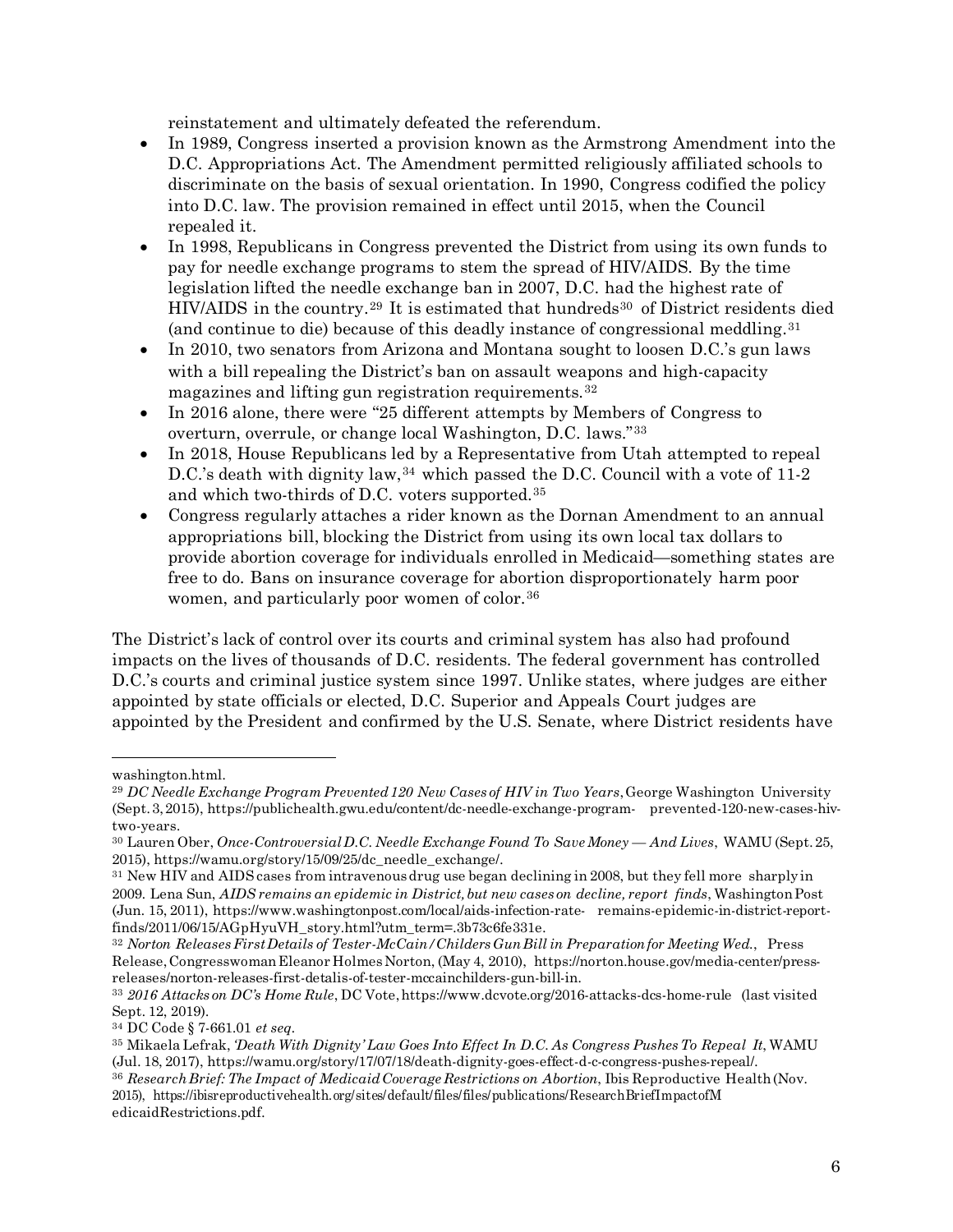no representation at all.[37](#page-6-0)

The courthouses in which these judges sit are guarded by U.S. Marshals. This has consequences for District residents who interact with the local court system. A particularly serious one: unlike D.C.'s local law enforcement agencies, U.S. Marshals cooperate with ICE detainers. Thus, despite the fact that its elected representatives have declared it a "Sanctuary City," D.C. cannot effectively protect immigrants from deportation if they visit or appear in its courts.[38](#page-6-1)

Perhaps the most significant criminal justice consequence of D.C.'s lack of statehood is the District's lack of control over local prosecutions. D.C. has a locally elected attorney general who serves as the chief juvenile prosecutor for the District. However, all juvenile felonies and various adult misdemeanors are prosecuted by a federally appointed U.S. Attorney who has little incentive to be transparent with the D.C. community. Moreover, as in many other cities and states, D.C. residents have elected district attorneys seeking to reform criminal justice policies in progressive ways, but the U.S. Attorney is not accountable to voters in the way district attorneys are in states. For that reason, prosecutorial reform—key to combating mass incarceration—has proved unattainable. In September 2019, the District's U.S. Attorney took steps, even going as far as spreading misinformation, to aggressively oppose effective sentencing reforms backed by locally elected officials.[39](#page-6-2) Today, as a state, D.C. would have the highest incarceration rate in the country.<sup>[40](#page-6-3)</sup>

Additionally, because D.C. is not a state and has no prisons, persons convicted of D.C. offenses are placed in the custody of the Federal Bureau of Prisons, which may house them as far away as California and Arizona, making it difficult to maintain close family ties due to the distance and expense for family members to travel to visit. Maintaining these familial and community bonds is essential to successful rehabilitation both during and after incarceration. One person from the District held in a New Jersey prison reflected: "Not being able to see your family in some years can make you forget about life. It can make you think your life is in prison, there's no hope outside that wall."[41](#page-6-4)

D.C. also lacks control over its parole system. All parole and supervised release decisions for D.C.'s returning citizens are made by the federal U.S. Parole Commission instead of a local agency (as it is in states), making local reform impossible. In 2018, about 76 percent of the U.S. Parole Commission's caseload, or 6,521 people, were D.C. Code offenders. The Commission is a major driver of over-incarceration in the District.[42](#page-6-5) It has been known to

<span id="page-6-0"></span><sup>37</sup> D.C. Code Ann. § 1-204.33.

<span id="page-6-1"></span><sup>38</sup> Martin Austermuhle, *Marshal Law: D.C. Is A Sanctuary City, But That Status Stops At The Courthouse Door*, WAMU (Sept.20, 2018), https://wamu.org/story/18/09/20/marshal-law-d-c-sanctuary-city-status-stops-courthousedoor/.

<span id="page-6-2"></span><sup>39</sup> Mark JosephStern, *D.C. Residents Aren'tBuying a Trump-AppointedProsecutor's Campaign Against Criminal Justice Reform*, Slate (Sept.6 2019), https://slate.com/news-and-politics/2019/09/dc-us-attorney-blockscommunity-from-community-event.html.

<span id="page-6-3"></span><sup>40</sup> *District of Columbia and NATO incarceration comparison*, PrisonPolicyInitiative (2018),

https:[//www.prisonpolicy.org/graphs/NATO2018/DC.html.](http://www.prisonpolicy.org/graphs/NATO2018/DC.html)

<span id="page-6-4"></span><sup>41</sup> Martin Austermuhle, *D.C. Inmates Serve Time Hundreds Of MilesFrom Home. Is It Time To Bring Them Back?*,WAMU (Aug. 10, 2017), https://wamu.org/story/17/08/10/d-c-inmates-serving- time-means-hundredsmiles-home-time-bring-back/.

<span id="page-6-5"></span><sup>42</sup> Philip Fornaci *et al.*, *Restoring Control of Parole to D.C.*, The Washington Lawyer'sCommittee (Mar.162018), [http://www.washlaw.org/pdf/2018\\_03\\_16\\_why\\_we\\_need\\_a\\_dc\\_board\\_of\\_parole.PDF.](http://www.washlaw.org/pdf/2018_03_16_why_we_need_a_dc_board_of_parole.PDF)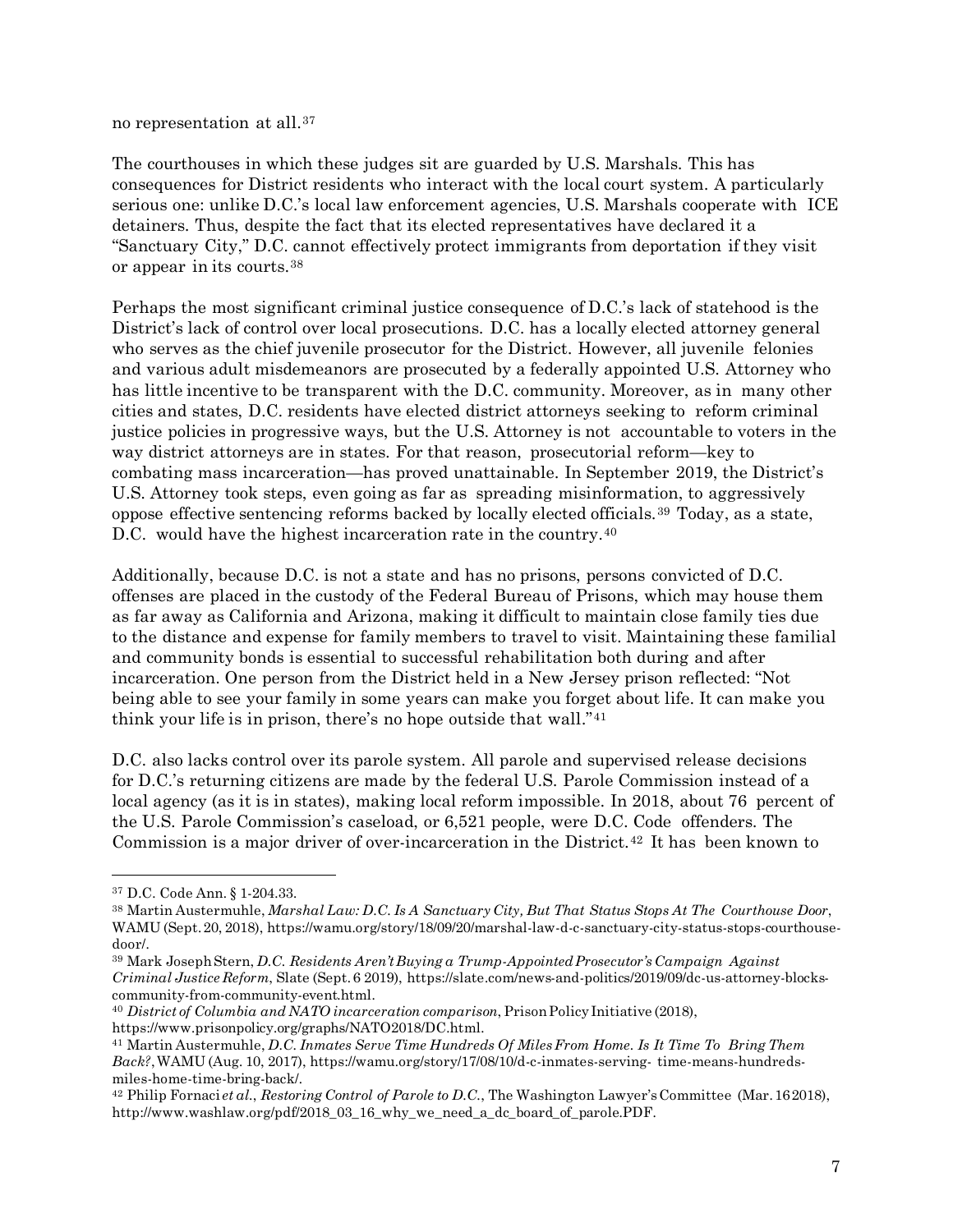hold people longer than intended<sup>[43](#page-7-0)</sup> and to deny parole due to non-completion of rehabilitative programs—even if the facility in which the person is being held does not offer such programs. The Commission can also revoke supervised release and send people back to prison for minor technical violations or for reasons that go against District policies. For example, Tyrone Hall was sent back to prison for 13 months even though he was acquitted of the misdemeanor charge that triggered his parole violation.<sup>[44](#page-7-1)</sup> Another federal agency, the Court Services and Offender Supervision Agency (CSOSA) monitors D.C. Code offenders after they have been released, and a third federal agency, the Pretrial Services Agency runs all of D.C.'s pretrial services, including drug treatment programs, mental health services, and referral to social services in the District.[45](#page-7-2)

The fact that these federal agencies, and not the local D.C. government, make these important decisions has had a devastating impact on the lives of D.C. residents and their families. Statehood would allow the District to delegate these crucial services and enact locally supported reforms to state agencies accountable to local lawmakers and residents.

## **II. H.R. 51 is a Valid Exercise of Congressional Authority**

D.C. residents deserve statehood, and Congress is empowered to grant it. The Washington, D.C. Admission Act is a valid and defensible exercise of congressional authority and is constitutionally permissible. The following pages offer a legal analysis of the bill. It begins by summarizing the bill's relevant provisions, reviews the bill's constitutional and legal bases, and makes the following findings:

*First*, H.R. 51 is constitutional under the District and Federal Enclaves Clause, which provides for a federal district that "may" serve as the "Seat of Government." H.R. 51 reduces the size of the District but preserves a small area consisting of federal buildings as a redrawn federal district and national seat of government. Thus, it does not violate the clause. Furthermore, the District Clause affords Congress broad plenary powers over the District, including authority to change its boundaries and size so long as it is smaller than ten square miles.

*Second*, there is no Admission Clause problem. That clause provides that "no new State shall be formed or erected within the Jurisdiction of any other State," and vests Congress with the authority to admit new states to the Union. And Congress may grant D.C. statehood without first obtaining consent from the state of Maryland, because Maryland does not retain a reversionary interest in the land it ceded to the federal government for creation of the District.

*Third*, H.R. 51 is not at odds with Twenty-Third Amendment, which provides the District with three electoral votes. While the Twenty-Third Amendment raises important policy considerations by giving the residents of a smaller federal district outsized influence

<span id="page-7-0"></span><sup>&</sup>lt;sup>43</sup> Letter from the Council for Court Excellence to the United States Court of Appeals for the District of Columbia Circuit,(Aug. 31, 2015), [http://www.courtexcellence.org/uploads/publications/Restoring\\_Local\\_Control\\_of\\_Parole](http://www.courtexcellence.org/uploads/publications/Restoring_Local_Control_of_Parole) \_Sign\_On\_Letter.pdf.

<span id="page-7-1"></span><sup>44</sup> Mitch Ryals, *Local D.C. Courts Acquitted Him, But HeStill Went to Prison*, Wash. Cty. Paper (May 15, 2019), https://[www.washingtoncitypaper.com/news/loose-lips/article/21068873/advocates-say-dcs-](http://www.washingtoncitypaper.com/news/loose-lips/article/21068873/advocates-say-dcs-) federally-controlledparole-system-needs-reform.

<span id="page-7-2"></span><sup>45</sup> *What PSA Does*, PretrialServicesAgency for the District ofColumbia, https:[//www.psa.gov/](http://www.psa.gov/) (last visited Sept. 12, 2019).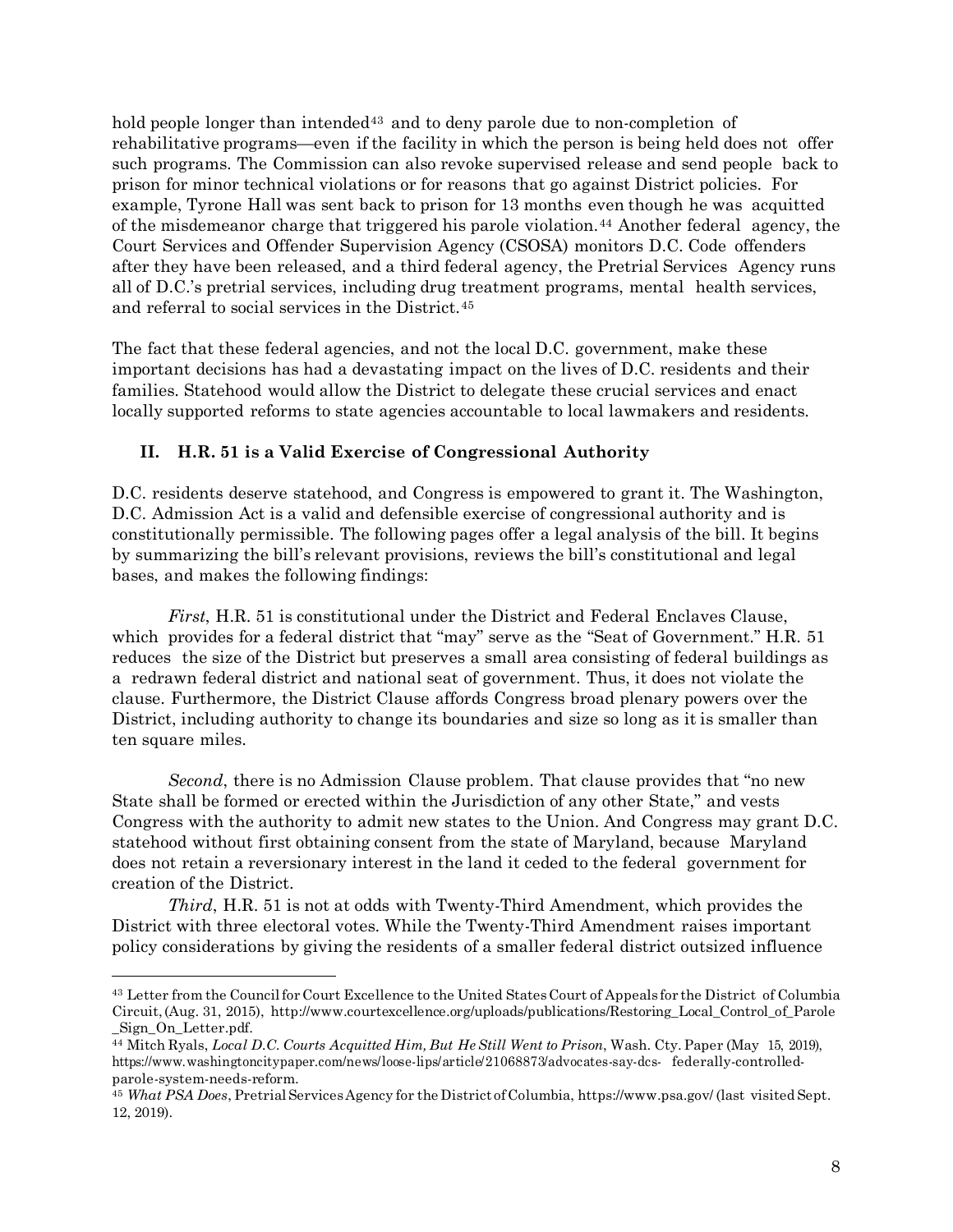in presidential elections, it does not bear on the constitutionality of H.R. 51. In any event, the bill avoids these problems in two ways: (1) by repealing the statute that provides for the District's participation in federal elections—thus leaving it without appointed electors—and (2) kickstarting expedited procedures to repeal the Twenty-Third Amendment.

*Fourth*, arguments that the new State of Washington, Douglass Commonwealth fails to meet the minimum requirements of statehood fail because such requirements are policy concerns, not constitutional limitations.

#### **a. Summary Analysis of H.R. 51**

The Act would admit most of the District of Columbia's currently populated areas into the Union as a new state, preserving a small area consisting of federal buildings (e.g., White House, Capitol, U.S. Supreme Court Building) as a redrawn federal district. The bill directs the process for admission, describes with particularity the territorial bounds of the newly constituted state, regulates the transfer of real and personal property held by the former District of Columbia to the new state, establishes the jurisdiction and powers of the new state, outlines the responsibilities and legal interests of the federal government, and establishes expedited procedures for repealing the Twenty-Third Amendment, which assigns Electoral College votes to the District of Columbia.

# **i. Summary of Title I—Procedures for Admission**

Subtitle A of Title I of the bill generally issues three directives that guide the admissions process of the State of Washington, Douglass Commonwealth. Section 101 states that upon proclamation by the President and the certification of elections for federal representation, the State of Washington, Douglass Commonwealth will be a state on equal footing with all other states. Section 102 outlines the elections process for two federal senators and one representative (until the next reapportionment) in Congress. It also directs the transfer of offices of the mayor and members and chair of the D.C. Council to the new governor, legislative assembly, and speaker of the legislative assembly, respectively, and also orders the continuation of authority and duties of judicial and executive offices to the respective executive and judicial offices of the new state. Section 103 directs the President to proclaim the election results of the first election held pursuant to this section not later than ninety days after receiving the certification of the election results, and directs that upon the President's proclamation the state will be admitted into the Union.

Subtitle B describes the new territory of the State of Washington, Douglass Commonwealth. Section 111 directs that the state will include all of the current territory of the District of Columbia minus the area of the "Capital," which would remain as the District of Columbia for purposes of serving as the seat of the federal government. The territory that remains as the Capital would be determined pursuant to the specific geographic boundaries established by the bill. It also requires the President, in consultation with the Chair of the National Capital Planning Commission and in accordance with the boundaries established by the bill, to conduct a technical survey of the metes and bounds of the District of Columbia and the new state.

Section 112 specifies the specific street boundaries of the Capital that will remain as the District of Columbia, and expressly includes the principal federal monuments, the White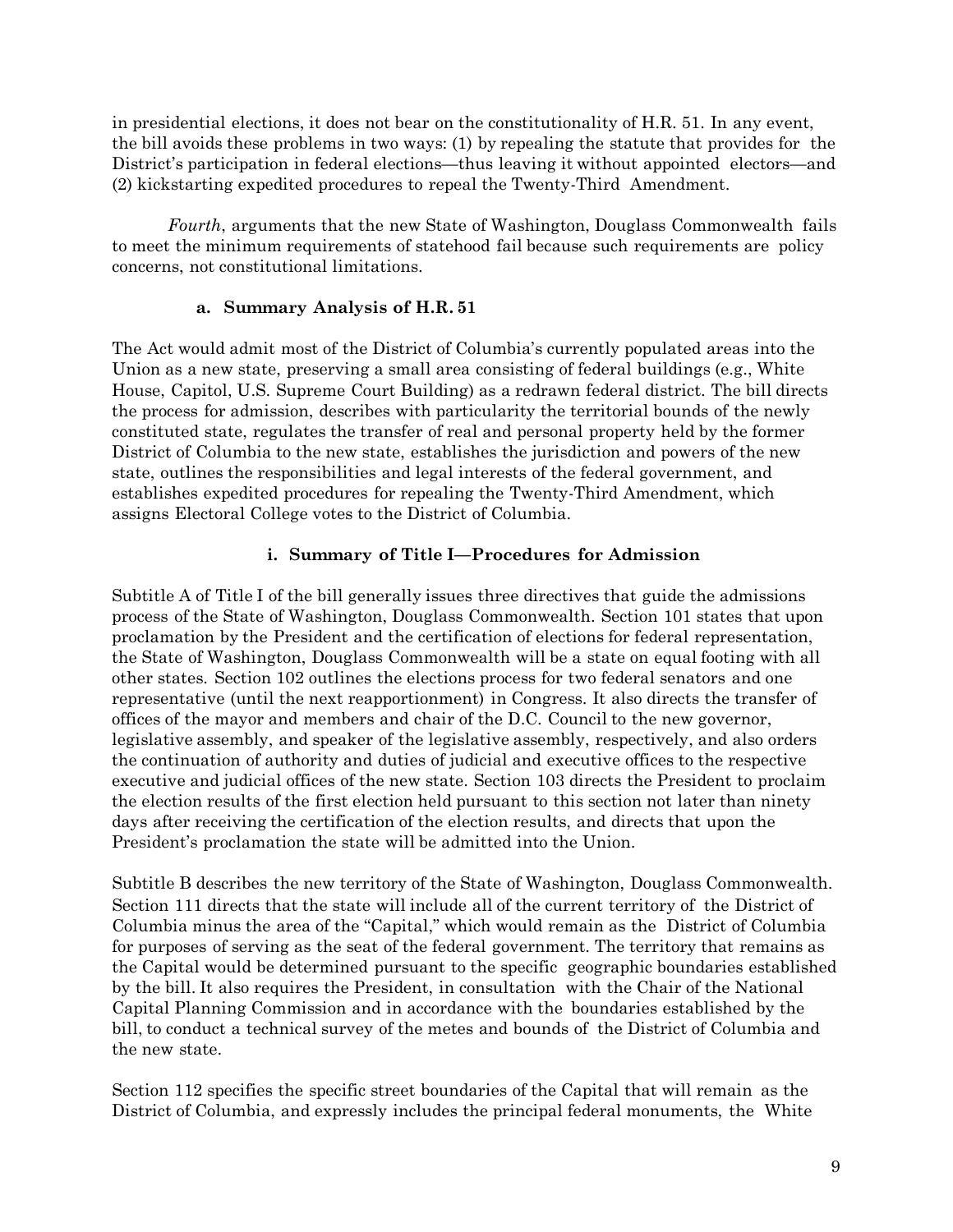House, the Capitol Building, the U.S. Supreme Court building, and the federal executive, legislative, and judicial office buildings located adjacent to the National Mall and the Capitol Building. Section 113 directs the continuation by the state of title to (or jurisdiction over) all real and personal property held by the former District of Columbia for purposes of administration and maintenance. It also directs the District of Columbia, on the day before it's admitted as a state, to convey to the federal government all interest held by it in any bridge or tunnel that connects Virginia with the current District.

Subtitle C establishes the jurisdiction and powers of the new state. Section 121 establishes the legislative jurisdiction and powers of the state and extends the force and effect of federal laws to the state. Section 122 establishes parameters for the continuation and transfer of all judicial proceedings of District of Columbia courts to the appropriate newly established state courts, and the continuation of judicial proceedings of the U.S. District Court for the District of Columbia. Section 123 prohibits the new state from imposing any taxes on federal property, except to the extent permitted by Congress. Section 124 directs that no provision of the act will confer U.S. nationality, terminate lawful U.S. nationality, or restore U.S. nationality that has been lawfully terminated.

## **ii.Summary of Title II—Responsibilities and Interests of the Federal Government**

Title II assigns responsibilities, jurisdiction, and legal interests of the federal government in relation to the grant of statehood. Subtitle A describes the treatment of federal property. Section 201 establishes exclusive congressional jurisdiction of lands within the new state that were controlled or owned by the federal government for defense or Coast Guard purposes prior to admission of the state. It also prohibits congressional jurisdiction to operate in a manner that prevent such lands from being a part of the state, and permits concurrent jurisdiction by the state in matters it would otherwise have jurisdiction over and which are consistent with federal law. Section 202 establishes that the state and its residents disclaim all right and title to any unappropriated lands or property not granted to the state or its subjurisdictions under the act, the right or title of which is held by the federal government. It also clarifies that the act does not affect any pending claims against the United States.

Regarding elections, Subtitle C Section 221 outlines registration procedures and voting requirements to allow individuals residing in the revised District of Columbia to vote absentee in federal elections in the state where the voter was domiciled before residing in the District of Columbia. It gives the Attorney General authority to enforce this section. Section 223 repeals the law providing participation of the District of Columbia in the election of President and Vice President of the United States. Finally, Section 224 outlines expedited procedures for the House and Senate to consider a constitutional amendment to repeal the Twenty-Third Amendment.

## **iii.Summary of Title III—General Provisions**

Title III contains general provisions, including definitions for terms in the bill, and directs the President to certify enactment not more than sixty days after the date of enactment.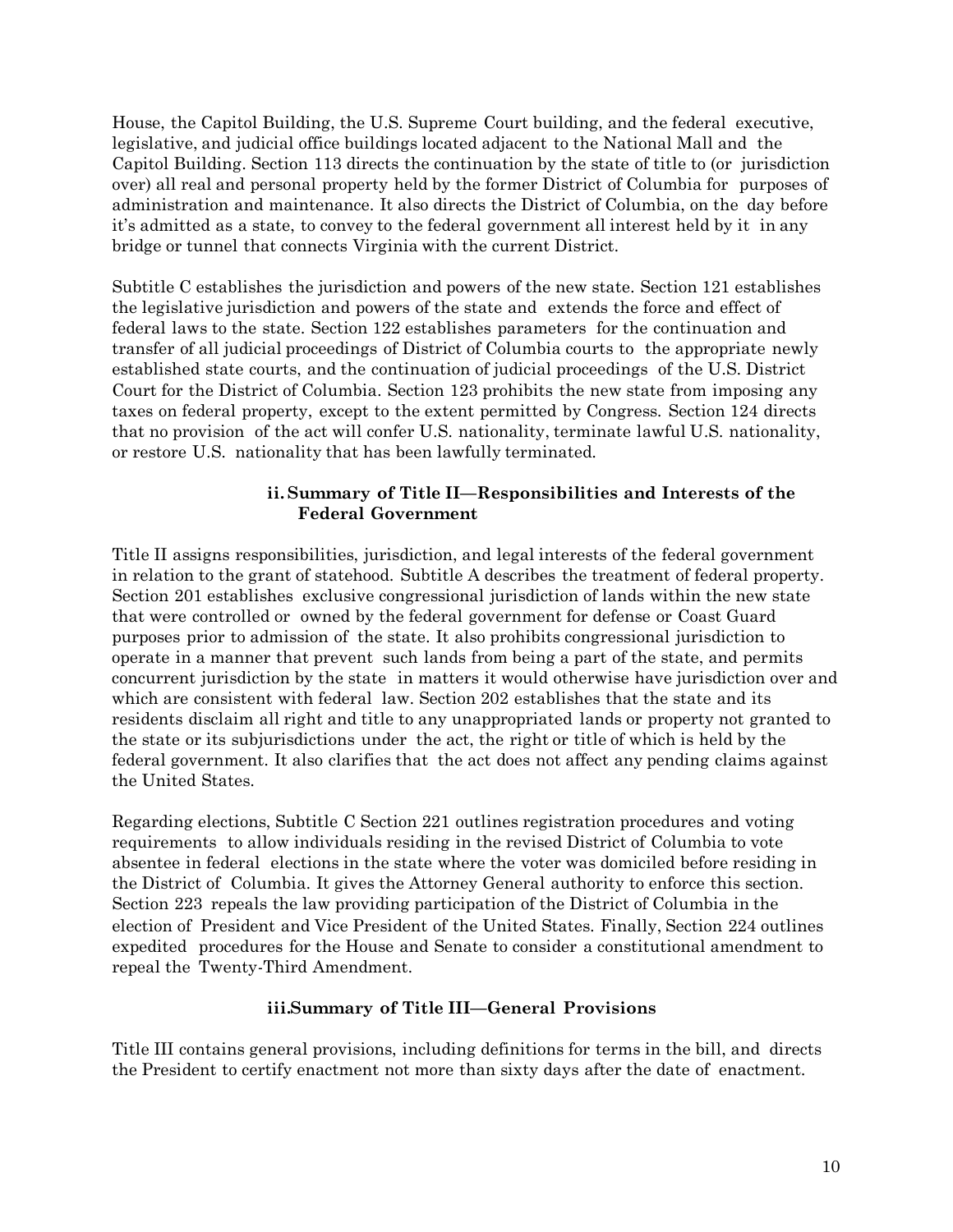#### **b. H.R. 51 is a constitutional exercise of congressional power.**

Critics—including the Department of Justice under several presidential administrations have raised concerns about the constitutionality of admitting the District of Columbia as a state through an act of Congress, rather than by a constitutional amendment. However, H.R. 51 is a valid and defensible exercise of congressional authority. It complies with the District and Federal Enclaves Clause, the Admission Clause, and the Twenty-Third Amendment. Concerns about D.C.'s viability as a state are policy considerations that should be appropriately addressed, but they are not constitutional limitations on Congress's authority to pass H.R. 51.

## **i. The District and Federal Enclaves Clause**

The District and Federal Enclaves Clause states:

[Congress shall have power . . .] [t]o exercise exclusive Legislation in all Cases whatsoever, over such District (not exceeding ten Miles square) as may, by Cession of particular States, and the Acceptance of Congress, become the Seat of Government of the United States, and to exercise like Authority over all Places purchased by the Consent of the Legislature of the State in which the Same shall for, the Erection of Forts, Magazines, Arsenals, dock-Yards, and other needful Buildings.<sup>[46](#page-10-0)</sup>

Courts have consistently interpreted this provision to find that Congress has broad "plenary" powers over the District and other federal enclaves.<sup>[47](#page-10-1)</sup> H.R. 51 is consistent with Congress's broad authority because the clause provides for a federal district that "may" serve as "the Seat of Government."[48](#page-10-2) Because the Act only reduces (instead of absorbing) the District of Columbia, it does not violate the clause.

Critics, however, assert that the District and Federal Enclaves Clause permanently fixed the size of the District, thereby depriving Congress of the power to shrink the District from its current size.[49](#page-10-3) Neither the language of the clause nor its history supports these interpretations.

## **1. The "Fixed Boundaries" Argument**

Critics have charged that the District Clause deprives Congress of authority to dispose of lands currently part of the District of Columbia. This argument posits that once Congress determined the amount of land required for the District and accepted those ceded lands from the states, it cannot dispose of any of it. In essence, the argument goes, Congress may not reduce the District's now "fixed" boundaries.<sup>[50](#page-10-4)</sup>

<span id="page-10-0"></span><sup>46</sup> U.S. Const. art. I, § 8, cl. 17.

<span id="page-10-1"></span><sup>47</sup> *See O'Donoghue v. United States*, 289 U.S. 516, 539 (1933); *Atl. Cleaners & Dyers v. United States*, 286 U.S. 427, 435 (1932); *Shoemaker v. United States*,147 U.S. 282, 300 (1893); *Kendall v. United States ex rel. Stokes*, 37 U.S. 524, 619 (1838).

<span id="page-10-2"></span><sup>48</sup> U.S. Const. art. I, § 8, cl. 17.

<span id="page-10-3"></span><sup>49</sup> *See* Office of Legal Policy,U.S. Dep't.of Justice, Reportto the Attorney General onthe Questionof Statehood for the District of Columbia iii, 18, 36 (1987) [hereinafter OLP].

<span id="page-10-4"></span><sup>50</sup> *See id.* at iii; *see also* Letter and Memorandumfrom RobertK. Kennedy,AttorneyGeneral,to Rep. Basil L.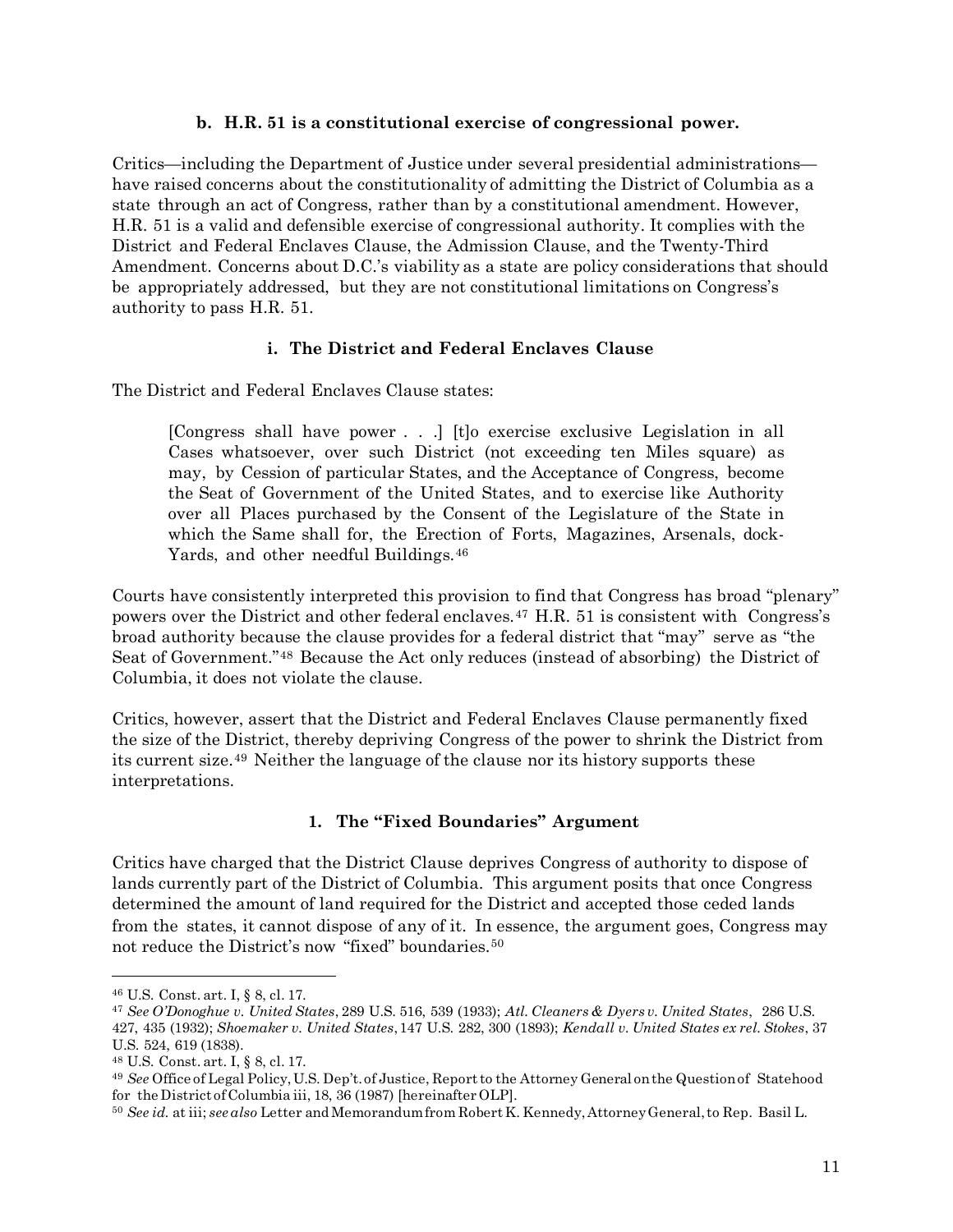This argument has drawn on analogies to Article IV, section 3—the Admission Clause which gives Congress the power to admit new states but makes no provision for one's expulsion or secession.[51](#page-11-0) Just as the Supreme Court has held that the relationship between the Union and a state is "indissoluble,"[52](#page-11-1) so too, the argument goes, Congress's acceptance of ceded lands to create the District "contemplates a single act" and "makes no provision for revocation of the act of acceptance or for retrocession."[53](#page-11-2) Put another way, the argument is that Congress exhausted its authority to change the boundaries or size of the District when it accepted land to create it, and those boundaries are now fixed.

However, as noted above, it is sufficiently well-settled that Congress's power over the District of Columbia is sweeping—or "plenary." Its authority "relates not only to national power but to all the powers of legislation which may be exercised by a state in dealing with its affairs."[54](#page-11-3) The District Clause, unlike the Admission Clause, grants Congress authority in the most expansive language possible, giving it power to exercise "exclusive Legislation in *all Cases whatsoever*."[55](#page-11-4) This sweeping and exclusive authority should include the power of Congress to contract the District to less than its current size.[56](#page-11-5) Indeed, Congress's authority to alter the boundaries and size of the District is supported by the language of the District Clause, its legislative history, and its historical application.

First, the District Clause provides no textual limitation preventing Congress from reducing the size of the District. Its only explicit limitation is that Congress shall not establish a district *larger* than ten square miles; it says nothing about a lower limit.<sup>[57](#page-11-6)</sup> Furthermore, Congress's authority is conferred by the same operative language—"The Congress shall have Power . . . [t]o"—as all other powers listed in Article I, section 8, none of which are exhausted by exercise of that authority.[58](#page-11-7) There is no reason to believe that the District Clause is somehow different.

Second, the clause's history supports an interpretation that recognizes Congress's power to move or change the size of the District. During the Constitutional Convention, Charles Pinckney of South Carolina urged the Committee on Detail to adopt language that would authorize Congress "to fix and *permanently* establish the seat of Government of the [United States]."[59](#page-11-8) While some of Pinckney's language was eventually incorporated into the

 $\overline{a}$ 

<span id="page-11-6"></span><sup>57</sup> *See id.* at 83 ("[T]he presence of anupper, notlower,limit on the geographical size of the District in the Constitution at least suggests that the Framers were, if anything, more concerned with the latter."). <sup>58</sup> *See* Raven-Hansen, *supra* note 50, at 168.

Whitener (1963), in Home Rule, Hearings on H.R. 141 Before Subcomm. No. 6 of the H. Comm. on the Districtof *Columbia*, 88th Cong., 1st Sess. (1964), *reprinted in* OLP, *supra* note 49, at 128 [hereinafter Kennedyletter]. *But see* Raven-Hansen,*The Constitutionality of D.C. Statehood*, 60 Geo.Wash. L. Rev. 160, 167-69 (1991) (rejecting argument).

<span id="page-11-0"></span><sup>51</sup> *See* Kennedyletter, *supra* note 50,at 128.

<span id="page-11-1"></span><sup>52</sup> *See Texas v. White*,74 U.S. 700, 726 (1868).

<span id="page-11-2"></span><sup>53</sup> Kennedyletter, *supra* note 50, at 128; *see also* OLP, *supra* note 49, at 36.

<span id="page-11-3"></span><sup>54</sup> *Dist. of Columbia v. John R. Thompson Co.*, 346 U.S. 100, 108 (1953); *see also Neild v. Dist. of Columbia*, 110 F.2d 246, 249 (D.C. Cir.1940) (Congress'sDistrict Clause authority "is sweeping and inclusive incharacter").

<span id="page-11-4"></span><sup>55</sup> U.S. Const. art. I, § 8, cl. 17 (emphasisadded).

<span id="page-11-5"></span><sup>56</sup> *See Equality for the Districtof Columbia:Discussingthe Implications of S. 132, the New Columbia Admission Act of 2013: Hearingon S. 132 Before the S. Comm. on Homeland Security and GovernmentalAffairs*,113thCong. 2d Sess. 82 (2014) (prepared statement ofVietD. Dinh, Professor,GeorgetownUniversity)[hereinafterDinh] ("Just as a state may consentto the creation of a new state fromwithinitsborders, so too should Congressbe permitted to carve a state from the District ofColumbia,over whichit enjoys sovereigncontrol.").

<span id="page-11-8"></span><span id="page-11-7"></span><sup>59</sup> James Madison, The Debates inthe Federal Convention of1787 Which Framed the Constitution of the United States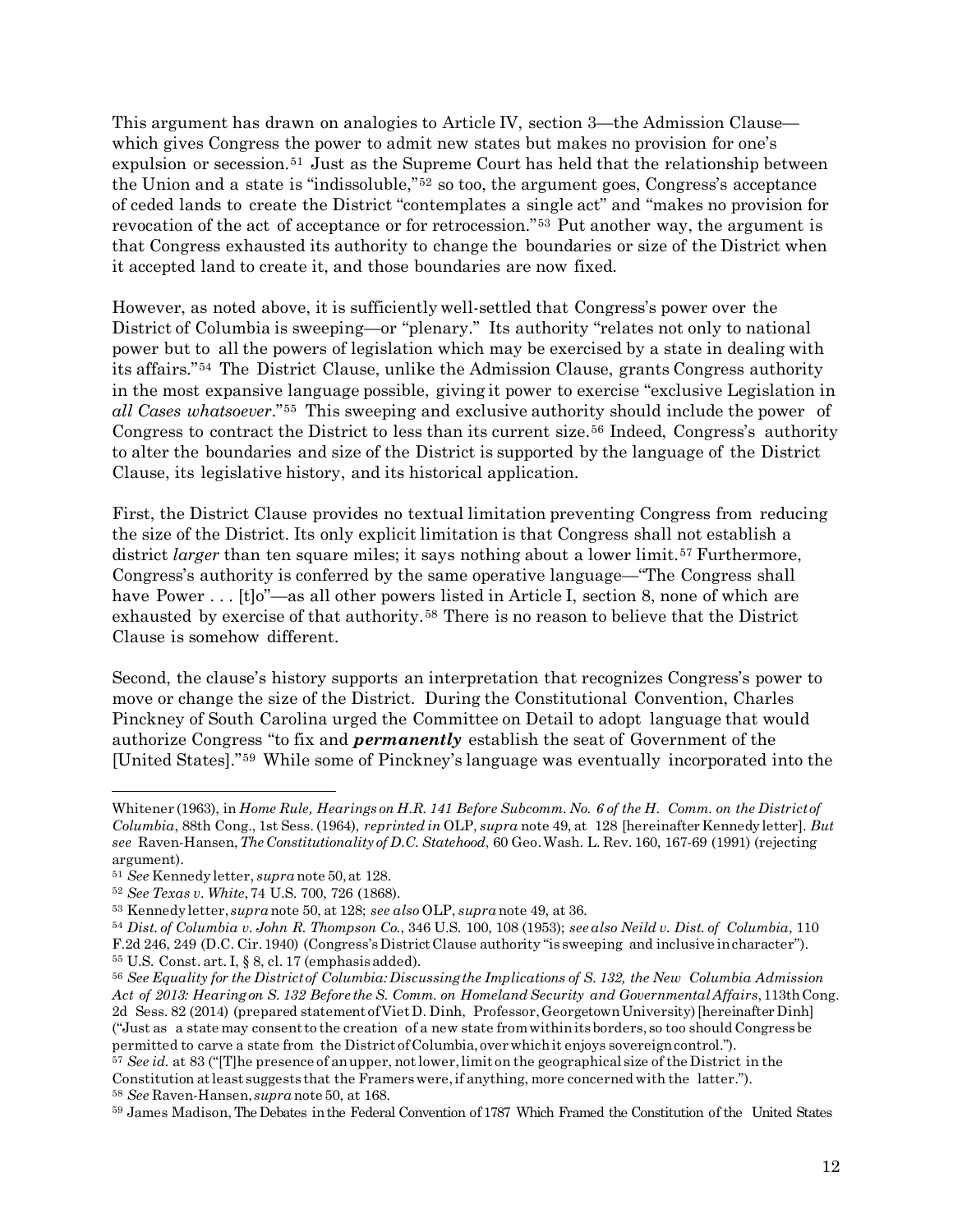District Clause, the adverb "permanently" was dropped.<sup>[60](#page-12-0)</sup> Similarly, a proposal that Congress be granted exclusive jurisdiction over an area no less than three, and no more than six, miles square for the purpose of a permanent seat of government was abandoned in favor of the language now enshrined in the District Clause, which establishes a maximum size for the District but no minimum. $61$  The failure of these proposals suggests that the Framers intended for Congress to have flexibility to move or change the size of the District.<sup>[62](#page-12-2)</sup> Indeed, had the District Clause required a permanent and fixed capital, a constitutional amendment would be needed to move the capital even in cases of invasion, insurrection, or epidemic—all significant concerns at the founding.[63](#page-12-3)

Third, history undermines arguments that the District Clause permanently fixed the District's form, as Congress changed its boundaries twice since the Constitution's ratification. The first change occurred in 1791, less than one year after Virginia and Maryland ceded land for the District and less than four years after the Constitutional Convention, when the First Congress—including James Madison—voted to change the District's southern boundary to include all of the area that is now known as Anacostia, Arlington, and Alexandria.[64](#page-12-4) That measure significantly bolsters H.R. 51, because the Supreme Court has observed that "an Act 'passed by the first Congress assembled under the Constitution, many of whose members had taken part in framing that instrument . . . is contemporaneous and weighty evidence of [the Constitution's] true meaning."[65](#page-12-5)

Similarly, in 1846, Congress reduced the District's area by roughly one third when it returned to Virginia the entirety of the land the state ceded to the national government in 1789—*i.e.*, what is now Arlington County and Alexandria.[66](#page-12-6) Congress only did so after specifically considering and rejecting the fixed form interpretation of the District Clause. The House Committee on the District of Columbia concluded:

The true construction of [the District Clause] would seem to be that Congress

ofAmerica 420 (1920) (emphasis added).

<span id="page-12-0"></span><sup>60</sup> As Peter Raven-Hansennoted:"Congress itself subsequentlyresurrected 'permanency'whenit accepted the cessions ofMaryland and Virginia'for the *permanent*seat of the government,'but it did not and could not thereby with a single statute either amend the District Clause or prevent future Congresses fromenactingfurther legislation on the subject."Raven-Hansen, *supra* note 50, at 168 (quoting RetrocessionofAlexandriato Virginia, House Comm. on the District of Columbia,

H.R. Rep.No. 325, 29th Cong., 1st Sess. 3 (1846)).

<span id="page-12-1"></span><sup>61</sup> *See* H.P. Caemmerer,*Washington: The NationalCapital*,S. Doc.332, 71st Cong., 2d. Sess. 5 (1932) (cited in OLP, *supra* note 49, at 54).

<span id="page-12-2"></span><sup>62</sup> *See* The Federalist,No.43 (James Madison)(ClintonRossiter ed.,1961) ("[T]he gradual accumulationof public improvementsatthe stationaryresidence ofthe governmentwould be both too great a public pledge to be leftto the hands of a single State, and would create . . . *many obstacles to a removal of the government*. . . .") (emphasis added).

<span id="page-12-3"></span><sup>63</sup> *See* Raven-Hansen, *supra* note 50, at 168.

<span id="page-12-4"></span><sup>64</sup> An Actto amend "An act for establishing the temporary and permanent seat of the Government of the United States," ch. 17, 1 Stat. 214 (1791).

<span id="page-12-5"></span><sup>65</sup> *Marsh v. Chambers*,463 U.S. 783, 790 (1983) (quoting *Wisconsin v. PelicanIns. Co.*, 127 U.S. 265, 297 (1888)); *see also* Raven-Hansen, *supra* note 50, at 170 ("Neither the 'permanency' of the seat of governmentnor the District Clause gave pause to any of the thirteen original Framers, including James Madison, who voted for the amendment.").

<span id="page-12-6"></span><sup>66</sup> *See* An Act to Retrocede the County ofAlexandria,in the District of Columbia,to the State of Virginia, ch. 35, 9 Stat. 35 (1846); *see also* Dinh, *supra* note 56, at 82 ("Only half a century removed fromitsacceptance oflands to create the District,Congresswas convinced thatthere was no restrictionon itsabilityto alienate large portions of that land.").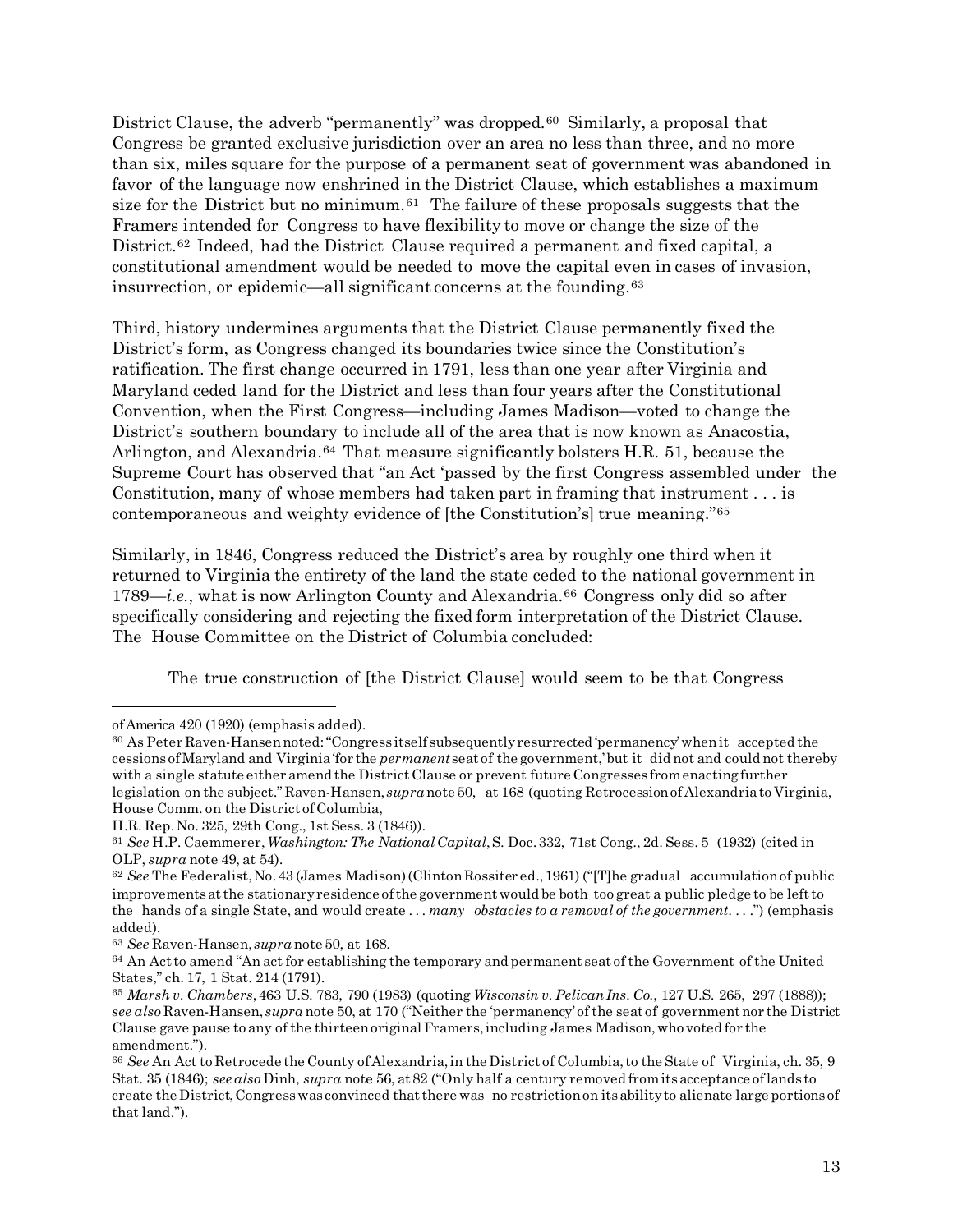may retain and exercise exclusive jurisdiction over a district not exceeding ten miles square; and whether those limits may enlarge or diminish that district, or change the site, upon considerations relating to the seat of government, and connected with the wants for that purpose, the limitation upon their power in this respect is, that they shall not hold more than ten miles square for this purpose; and the end is, to attain what is desirable in relation to the seat of government.<sup>[67](#page-13-0)</sup>

The constitutionality of the 1846 retrocession did come before the Supreme Court in *Phillips v. Payne*.[68](#page-13-1) However, the Court found that, because 30 years had passed between the retrocession and the constitutional challenge, the plaintiff was "estopped" from bringing his claim.[69](#page-13-2) While the Court did not reach the merits of the case, it did state in dictum that, "[i]n cases involving the action of the political departments of the government, the judiciary is bound by such action."[70](#page-13-3) Thus, *Phillips* should not be read to raise questions about the retrocession's constitutionality.

Finally, returning to the language of the District Clause itself, it is worth noting that it is immediately followed in the same paragraph by a grant permitting Congress "to exercise *like Authority* over all Places purchased by the Consent of the Legislature of the State in which the Same shall be, for the Erection of Forts, Magazines, Arsenals, dock-Yards, and other needful Buildings."[71](#page-13-4) This authority has been construed consistently to allow Congress to both acquire and convey such places.[72](#page-13-5) Further, Article IV, section 3, clause 2 of the Constitution provides that Congress shall have "[p]ower to dispose of . . . Property belonging to the United States."[73](#page-13-6) Indeed, there are numerous instances where the United States has ceased to exercise ceded jurisdiction over federal enclaves, either by retrocession or transfer of lands to another state.[74](#page-13-7) As George Washington University Law Professor Peter Raven-Hansen has reasoned, "Congress does not exhaust its authority by using it to acquire these places. If it can thus change the form of such federal places, then it has 'like authority' to do the same to the District itself."[75](#page-13-8)

 $\overline{\phantom{a}}$ 

<span id="page-13-6"></span><sup>73</sup> U.S. Const. art. IV, § 3, cl. 2.

<span id="page-13-0"></span><sup>67</sup> RetrocessionofAlexandriato Virginia,House Comm.on the District ofColumbia,H.R.Rep. No. 29-325, at 3-4 (1846).

<span id="page-13-1"></span><sup>68</sup> 92 U.S. 130, 132 (1875).

<span id="page-13-2"></span><sup>69</sup> *Id.* at 134.

<span id="page-13-3"></span><sup>70</sup> *Id.* at 132.

<span id="page-13-4"></span><sup>71</sup> U.S. Const. art. I, § 8, cl.17 (emphasis added); *see generally*,Cong. Research Serv.,*Equality for the Districtof Columbia: Discussing the Implications of S. 132, the NewColumbia Admission Actof 2013: Hearingon S. 132 Before the S. Comm. on Homeland Security andGov. Affairs*,113th Cong. 2d Sess. (2014) (Statement of Kenneth R. Thomas, Legislative Attorney,AmericanLaw Division), *available at*

https://norton.house.gov/sites/norton.house.gov/files/CRS.pdf[hereinafterThomas].

<span id="page-13-5"></span><sup>72</sup> *See* U.S. Interdepartmental Comm.for the Study of JurisdictionoverFederal AreasWithinthe Sates, *in* 2 Jurisdiction OverFederal Areas Within the States:A Text of the Law of Legislative Jurisdiction 273 (1957) (stating that "[b]y reasonof article IV, section 3, clause 2, of the Constitution,Congressalone has the ultimate authority to determine under what terms and conditions property of the Federal Government may or shall be sold").

<span id="page-13-7"></span><sup>74</sup> *See, e.g.*, Pub. L. 83-704, 68 Stat. 961 (1954) (retrocedingjurisdictionover Atomic Energy Commission land at Sandia Base, Albuquerque to New Mexico);81 Pub. L. 14, 63 Stat. 11 (1949) (retrocedingjurisdictionoverLos Alamos EnergyCommission areato New Mexico);Act ofFeb. 22, 1869, 44 Stat. 1176 (1921) (ceding to Virginia the authority to police land originally ceded to the United States by Maryland).

<span id="page-13-8"></span><sup>75</sup> Raven-Hansen, *supra* note 50, at 171; *see also* RetrocessionofAlexandriato Virginia,House Comm.on the District of Columbia, H.R.Rep. No. 325, 29th Cong., 1st Sess. 3 (1846) (stating "[t]here isno more reasonto believe that [Congress's power to locate the District], when once exercised and executed, is exhausted, than in any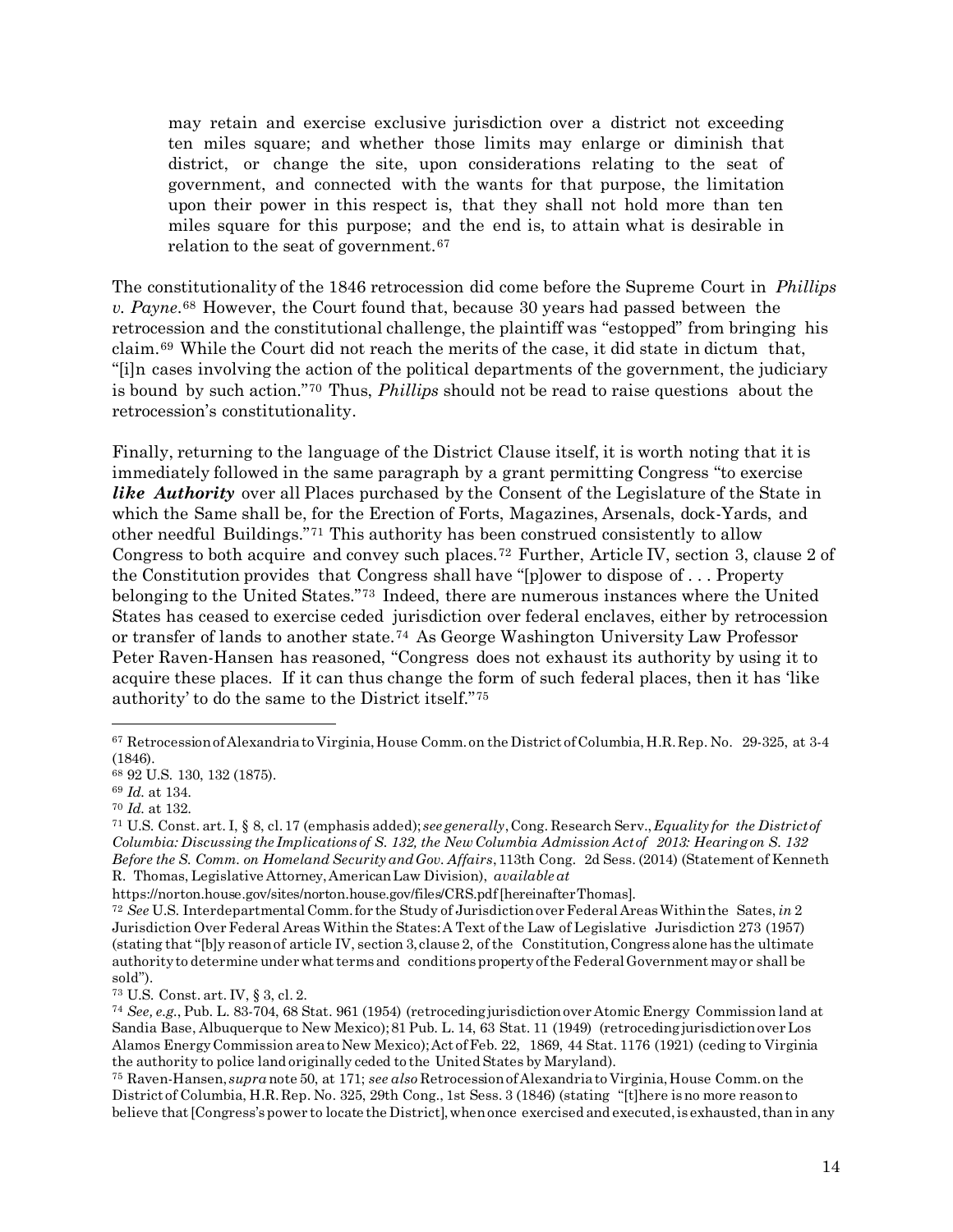#### **2. The "Fixed Function" Argument**

Second, opponents of D.C. statehood have argued that reducing the size of the District to an area comprising federal monuments and buildings only and largely devoid of people would undermine the *intent* of the District and Federal Enclaves Clause.[76](#page-14-0) This argument, in effect, posits that the District Clause fixed the "function" of the whole District and no change in form or size that would impinge on that essential function is constitutional absent a constitutional amendment.[77](#page-14-1) However, it is doubtful that a reduction in the size of the District would, in fact, impede the function of a separate federal capital.

D.C. statehood detractors highlight the fact that the reduced District—comprising the Capitol and surrounding buildings—would be entirely within the new State of Washington, Douglass Commonwealth and so would be akin to any other federal enclave, wholly dependent on the new state for essential services.[78](#page-14-2) They argue that this would undermine the District's independence and give the new state outsized benefits and outsized influence on federal policy.

One answer—most strongly advanced by Professor Raven-Hansen—is that the reduced District would be no more an enclave within a state than the existing District.[79](#page-14-3) The current District is a contiguous federal territory surrounded on three sides by Maryland. The proposed reduced District would be a contiguous federal territory surrounded on three sides by the new State of Washington, Douglass Commonwealth. "Geographically speaking, the only difference is size; to say that one is 'outside' Maryland and the other 'inside' [the State of Washington, Douglass Commonwealth] is an exercise in semantics."[80](#page-14-4)

Furthermore, as Professor Raven-Hansen has argued, the current District has "long since ceased to be self-sustaining in any practical sense of the word."[81](#page-14-5) The District is already inextricably connected to the surrounding metropolitan areas, including parts of Maryland and Virginia, which are home to many federal employees and several important federal buildings.[82](#page-14-6) This level of interconnectedness has not undermined the independence and authority of the federal government within the District, nor should the proposed change in the size of the District.

Finally, Congress's plenary authority under the District Clause has never been territorially limited to the District. The Supreme Court has recognized that "the power in Congress, as the legislature of the United States, to legislate exclusively within [the District], carries

other of [Congress's enumerated powers]").

<span id="page-14-0"></span><sup>76</sup> OLP, *supra* note 49, at 25, 55.

<span id="page-14-1"></span><sup>77</sup> *Id.* at 25.

<span id="page-14-2"></span><sup>&</sup>lt;sup>78</sup> *Id.* at 57-58 ("In a very real sense, the federal government would be largely dependent upon the [State of Washington, Douglass Commonwealth for its day to day existence.... In short ... the Congress would lose control over the immediate services necessary to the government's smooth day to day operation. The national governmentwould againbe dependentuponthe goodwill ofanother sovereignbody.").

<span id="page-14-3"></span><sup>79</sup> *See* Raven-Hansen, *supra* note 50, at 174-75.

<span id="page-14-4"></span><sup>80</sup> *Id.* at 174.

<span id="page-14-5"></span><sup>81</sup> *Id.* at 175.

<span id="page-14-6"></span><sup>82</sup> *See id.* (citingPhillipW. Buchen, *Time for the Sun to Set On Our ImperialCapital*, LegalTimes 26, 27 (Feb. 18, 1991) (remarking thatthe placement ofthe Department ofDefense,the Central Intelligence Agency,the National SecurityAgency,and the SocialSecurityAdministrationin surroundingstateshas not undermined the independence ofthe federal government)).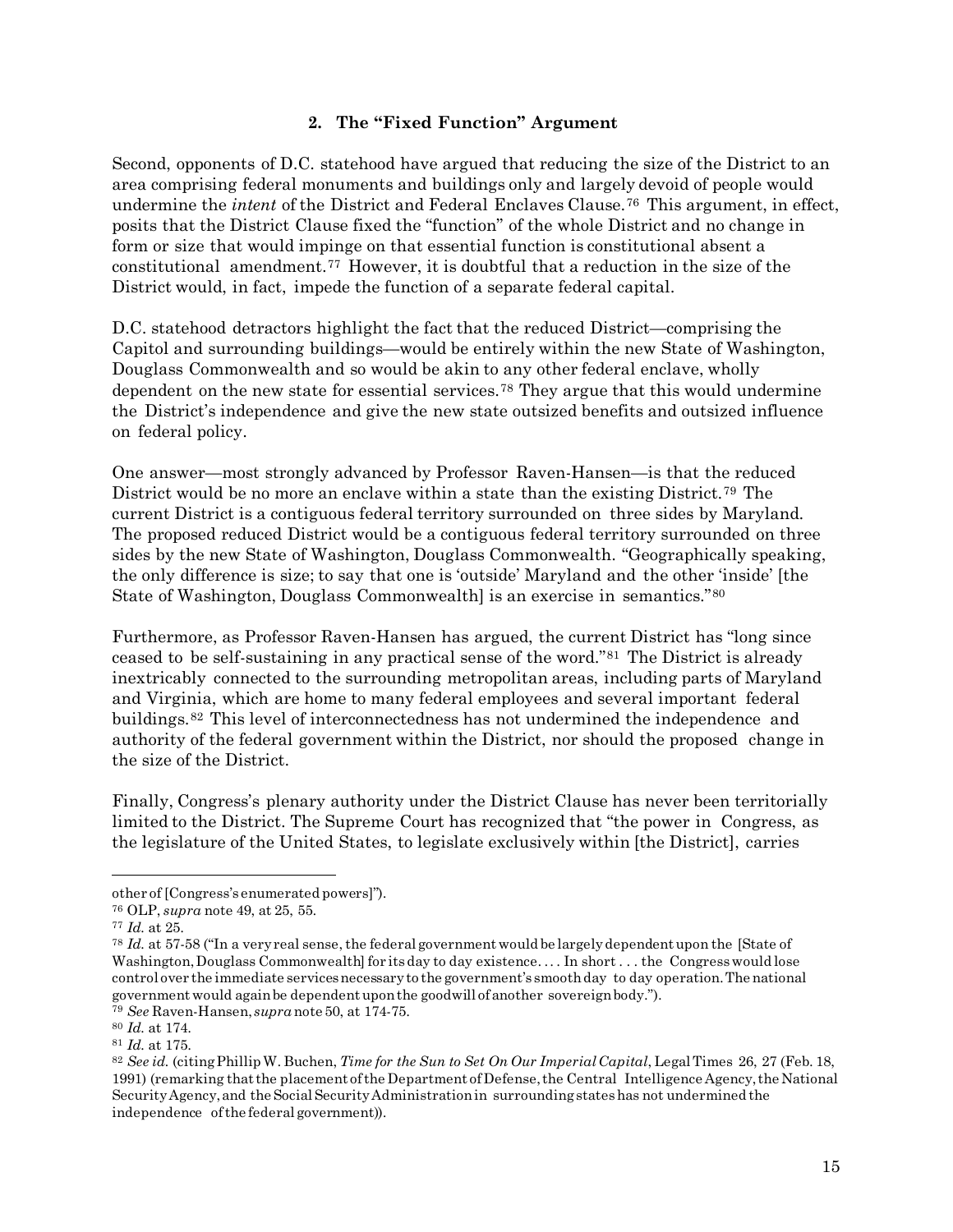with it, as an incident, the right to make that power effectual."<sup>[83](#page-15-0)</sup> This means that Congress has the power to legislate against state encroachments on the independence of the District. It would surely retain that power even if the District were reduced in size.

#### **ii. Admission Clause**

The Admission Clause provides:

New States may be admitted by the Congress into this Union; but no new State shall be formed or erected within the Jurisdiction of any other State; nor any State be formed by the Junction of two or more States, or Parts of States, without the Consent of the Legislatures of the States concerned as well as of the Congress.[84](#page-15-1)

Congress thus is the branch of government imbued with the power to admit new states through legislation. The Supreme Court has construed this power expansively.[85](#page-15-2) Indeed, aside from the Admission Clause, the Constitution imposes only one textual limitation on congressional power to admit new states. Article IV, section 4—the Guarantee Clause— of the Constitution requires that the United States must "guarantee to every State in this Union a Republican Form of Government."[86](#page-15-3) Section 101(b) of the bill meets this substantive prerequisite.<sup>[87](#page-15-4)</sup>

Still, some critics of D.C. statehood argue that Congress lacks the authority to admit the new State of Washington, Douglass Commonwealth without the express consent of Maryland because the new state would be "formed or erected within the Jurisdiction of [an]other State."[88](#page-15-5)

The Admission Clause prohibits the creation of new states from "within the Jurisdiction of any other State" without the existing state's consent.<sup>[89](#page-15-6)</sup> Opponents of D.C. statehood argue that Maryland ceded to the federal government the lands that now make up the District of Columbia solely to create such a District.<sup>[90](#page-15-7)</sup> They argue that, if the ceded land is not used for that purpose, Maryland holds a "reversionary interest" in the current District and, thus, an

<span id="page-15-0"></span><sup>83</sup> *Cohens v. Virginia*,19 U.S. 264, 428 (1821); *see also id.* at 429 ("The Americanpeople thoughtit a necessary power, and they conferred itfor their own benefit.Being so conferred, it carrieswith it all those incidental powers which are necessaryto its complete and effectual execution."). *Cohens* established the Supreme Court's jurisdiction to review state criminal proceedings.Havingestablished jurisdiction,the Courtfound that there was no conflict betweenCongress'sauthorization ofa lottery in the District ofColumbia and a Virginiastatute prohibiting lotteries in the state. However,it recognized that"[w]hether any particular law be designed to operate withinthe District or not, depends on the words of that law. If it be designed so to operate,then the question,whether the power so exercised be incidentalto the power of exclusive legislation,and be warranted by the constitution, requires a consideration of that instrument. In such cases, the constitution and the law must be compared and construed." *Id.*

<span id="page-15-1"></span><sup>84</sup> U.S. Const. art. IV, § 3, cl. 1.

<span id="page-15-2"></span><sup>85</sup> *See Luther v. Borden*, 48 U.S. at 42 ("[I]t restswith Congress to decide what governmentis the established one in a State[.]").

<span id="page-15-3"></span><sup>86</sup> U.S. Const.art. IV, § 4.

<span id="page-15-4"></span><sup>87</sup> *See* H.R. 51 § 101(b) ("The State Constitution shall alwaysbe republican in form[.]").

<span id="page-15-5"></span><sup>88</sup> *See* R. HewittPate,*D.C. Statehood: Not Without a Constitutional Amendment*,The Heritage Lectures5 (1993). *But see* Raven-Hansen, *supra* note 50, at 177-83 (rejecting argument).

<span id="page-15-6"></span><sup>89</sup> U.S. Const. art. IV, § 3, cl. 1.

<span id="page-15-7"></span><sup>90</sup> *See* OLP, *supra* note 49, at iii.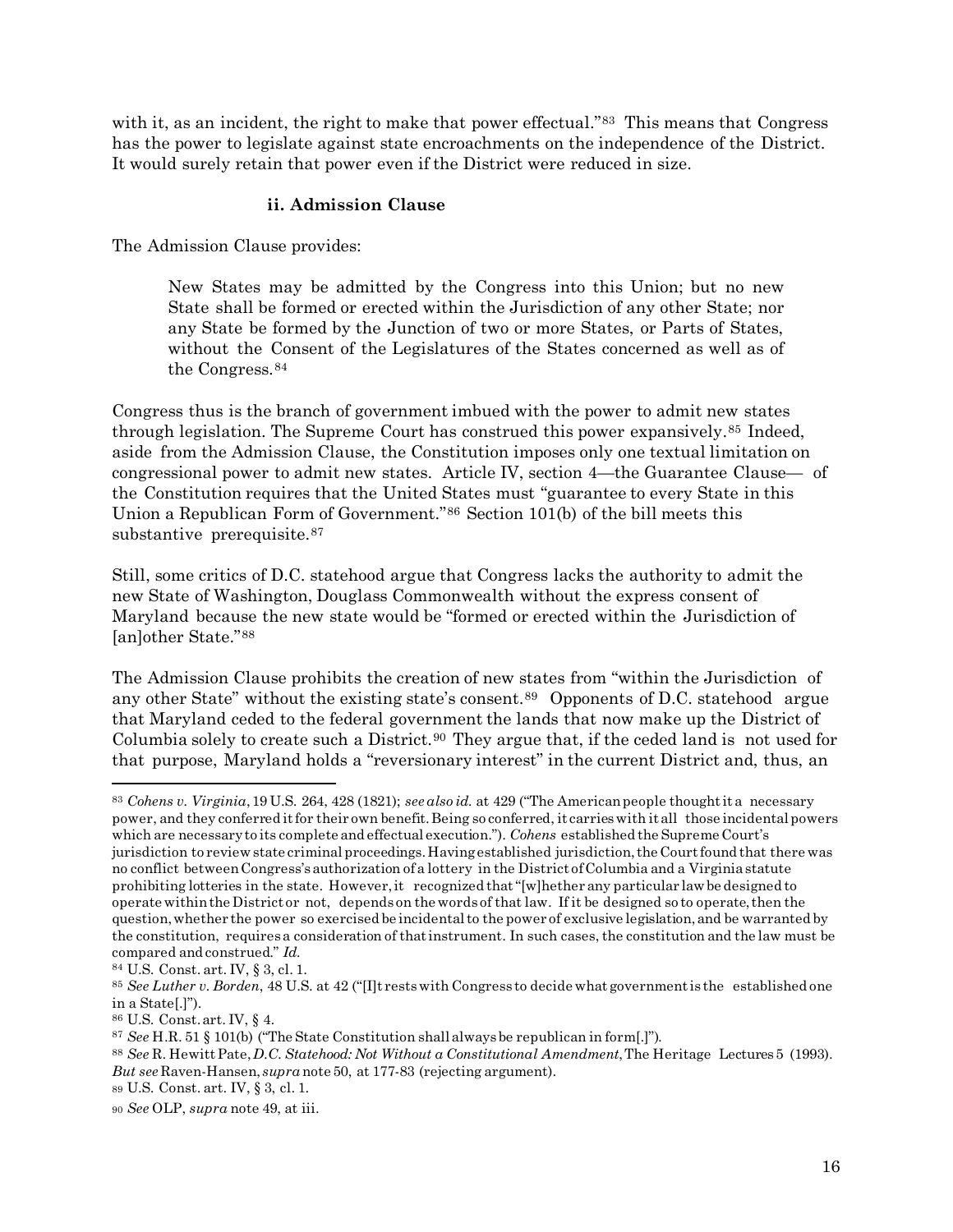act like H.R. 51 would be unconstitutional without Maryland's permission, as triggered by the consent requirement of the Admission Clause.<sup>[91](#page-16-0)</sup>

But as Professor Peter Raven-Hansen explained, this argument "treats use of the ceded land for the district as a condition subsequent to the cession and assumes that the condition would be defeated by any other use of the ceded lands."<sup>[92](#page-16-1)</sup> For the reasons discussed below, no such reversionary interest exists.

The principal problem with the Maryland "reversionary interest" argument is that an asserted condition subsequent or reverter has been neither expressly made nor implied. Maryland's legislature originally authorized its delegation to the House of Representatives "to cede to the congress of the United States any district in this state, not exceeding ten miles square, which the congress may fix upon and accept for the seat of government of the United States."[93](#page-16-2) After legislation determining where such land was to be situated passed in Maryland and Congress, Maryland passed another statute ratifying the cession of those specific lands. That cession stated:

That all that part of the said territory, called Columbia, which lies within the limits of this state, shall be and the same is hereby acknowledged to be **for ever ceded and relinquished to the congress and government of the United States, in full and absolute right, and exclusive jurisdiction**, as well of soil as of persons residing, or to reside thereon, pursuant to the tenor and effect of the eighth section of the first article of the constitution of the government of the United States.[94](#page-16-3)

The language of this statute does not appear to contemplate a reversionary interest.<sup>[95](#page-16-4)</sup> Indeed, its express terms—"*for ever ceded and relinquished* . . . in *full and absolute right*, and exclusive jurisdiction"—appear to signal the exact opposite: an unconditional grant of land to the United States.<sup>[96](#page-16-5)</sup> This language should control and Maryland should retain no authority over the land it ceded because "the . . . cession of the District of Columbia to the Federal government relinquished the authority of the States."[97](#page-16-6) Thus, the consent provision in the Admission Clause should not apply.[98](#page-16-7)

Still some may argue that, while Maryland's statute ratifying cession did not expressly state a reverter interest, it implied one by making the transfer of land "pursuant to the tenor and

 $\overline{\phantom{a}}$ 

*Hobson v. Tobriner*, 255 F. Supp. 295, 297 (D.D.C. 1996); *Albaugh v. Tawes*,233 F. Supp. 576, 578 (D. Md.), *aff'd*, 379 U.S. 27 (1964) (per curiam).

<span id="page-16-0"></span><sup>91</sup> *See* Pate, *supra* note 88, at 5.

<span id="page-16-1"></span><sup>92</sup> Raven-Hansen, *supra* note 50, at 178.

<span id="page-16-2"></span><sup>93</sup> 2 Laws of Maryland 1788, ch. 46 (Kilty 1800).

<span id="page-16-3"></span><sup>94</sup> 2 Laws of Maryland 1791, ch. 45, § 2 (Kilty 1800), as quoted in*Adams v. Clinton*, 90 F. Supp. 2d 35, 58 (D.D.C. 2000) (per curiam) (emphasisadded).

<span id="page-16-4"></span><sup>95</sup> *See* Thomas, *supra* note 71, at 3-4.

<span id="page-16-5"></span><sup>96</sup> 2 Laws of Maryland 1791, ch. 45, § 2 (Kilty 1800) (emphasis added); *cf. Van Ness v. Washington*, 29 U.S. 232, 285 (1830) (construing a private land grant to the District "for use of the United States forever" as vesting"an absolute unconditionalfee-simple inthe United States").

<span id="page-16-6"></span><sup>97</sup> *Downes v. Bidwell*, 182 U.S. 244, 261 (1901); *see also Reily v. Lamar*,6 U.S. 344, 356-57 (1805);

<span id="page-16-7"></span><sup>98</sup> This follows the precedent of the Enabling Act of 1802, which did not require consent from Connecticut, even thoughthe Act formed the state of Ohio partiallyfromterritory ceded to the United Statesby Connecticutin 1786. *See* Dinh, *supra* note 50, at 75 (citing The EnablingAct of 1802, 2 Stat. 173 (1802)).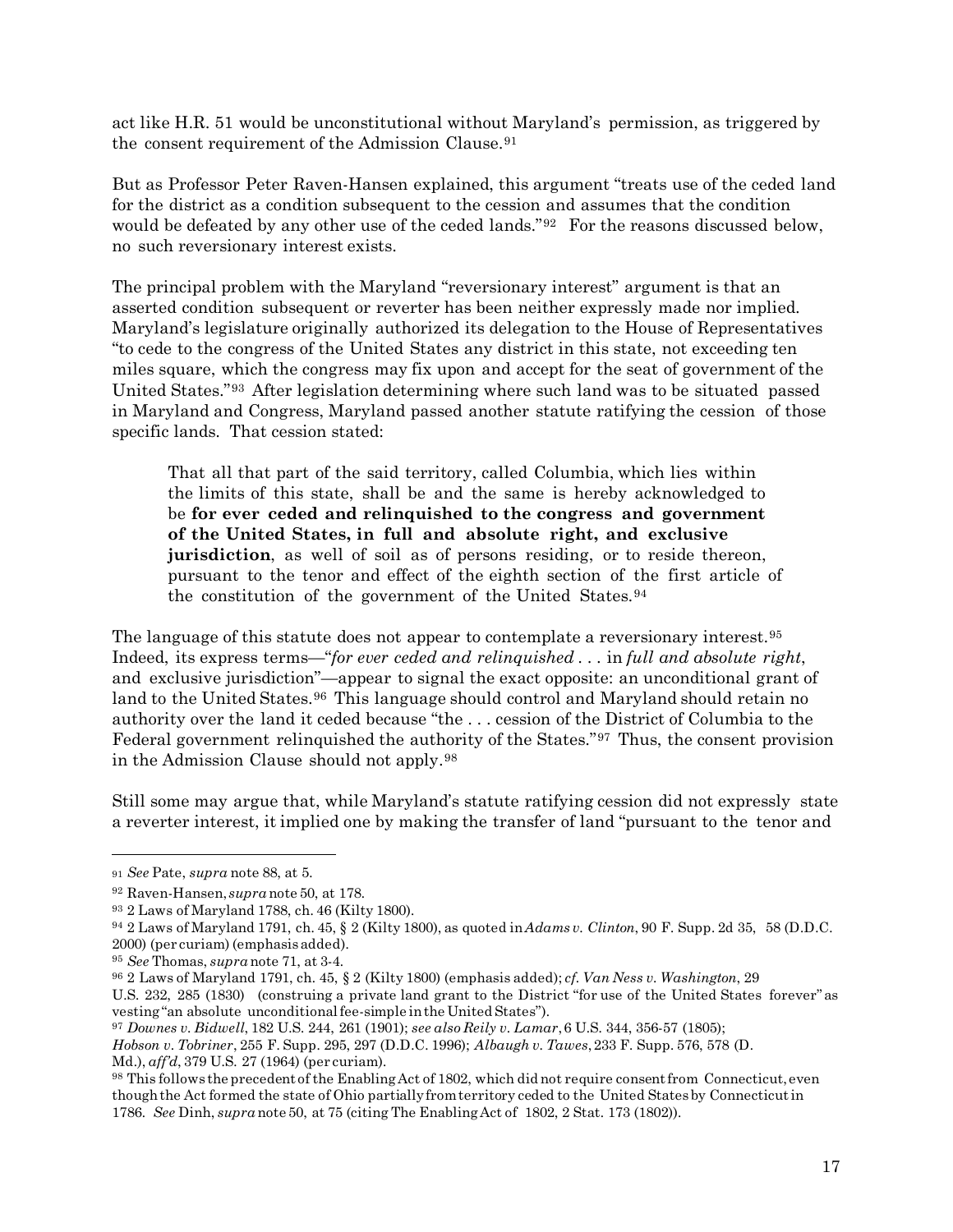effect of the eight section of the first article of the constitution of the government of the United States," thereby suggesting that the transfer was only made for the limited purpose of creating the District of Columbia under the District and Federal Enclaves Clause.[99](#page-17-0) However, even if the language of Maryland's statute ratifying cession of the District were not expressly prohibitive of a reverter interest, one cannot infer any such reverter. Reverter would presumably be determined under Maryland common law<sup>[100](#page-17-1)</sup> and Maryland property law does not favor implied reversionary interests.<sup>[101](#page-17-2)</sup> The Maryland Court of Appeals has gone to "great lengths in refusing to imply a condition subsequent which would result in a forfeiture," instead insisting on "words indicating an intent that the grant is to be void if the condition is not carried out."[102](#page-17-3) Here, there are no words indicating intent that Maryland should retain any interest in the District once it ceded such land to the United States. Again, the operative language of the statute—"for ever ceded and relinquished . . . in full and absolute right, and exclusive jurisdiction"—denotes the exact opposite. The statute's statement of purpose that the land be used to create the District of Columbia is "no more than an expression of personal trust and confidence that the grantee will use the property so far as may be reasonable and practicable to effect the purpose of the grant, and not . . . a condition subsequent or restraint upon the alienation of the property."[103](#page-17-4)

Finally, as James Madison explained in The Federalist No. 43, the consent provision of the Admission Clause was adopted as a "particular precaution against the erection of new States, by the partition of a State without its consent."[104](#page-17-5) As the lands comprising the District of Columbia have not been a part of Maryland since before 1790, it is hard to imagine how Congress's exercise of its valid authority to alter the size of the District would undermine the original intent of the Admission Clause. Thus, D.C. statehood is both consistent with and constitutional under the Admission Clause and does not require Maryland's consent for Congress to change the boundaries and size of the District.

In any event, a textual reading of the Admission Clause precludes any reverter interest, implied or otherwise. The Admission Clause forbids the "form[ing] or erect[ing]" of a "new

<span id="page-17-0"></span><sup>99</sup> *See* Pate, *supra* note 88, at 5. *But see* Thomas, *supra* note 71, at 4-5 (rejectingargument).

<span id="page-17-1"></span><sup>&</sup>lt;sup>100</sup> This seems intuitively correct, but it is an understandably open question.

<span id="page-17-2"></span><sup>101</sup> *See generally* Raven-Hansen, *supra* note 50, at 178-82; *see Gray v.HarrietLane Home for Invalid Children*,64 A.2d 102, 110 (Md. 1949) ("Conditions subsequent[are]notfavored inthe law, because the breach of such a conditioncausesa forfeiture and the law isaverse to forfeitures."); *Faith v. Bowles*,37 A. 711, 712 (Md. 1897).

<span id="page-17-3"></span><sup>102</sup> *Gray*,64 A.2d at 108; *see also Estate of Poster v. Comm'r*, 274 F.2d 358, 365 (4th Cir. 1960) ("[U]nyielding insistence uponlanguage expresslyvoidingthe gift in case of diversionfromthe declared use isan established Maryland rule in the constructionofwritteninstruments;in the absence of language expresslystating that such diversionshall effect a forfeiture,the giftis absolute and not conditional.");*Kilpatrickv.Baltimore*, 31 A. 805, 806  $(Md. 1895)$  ("[A] condition will not be raised by implication, from a mere declaration in the deed, that the grant is made for a special and particular purpose without being coupled with words appropriate to make such a condition.").

<span id="page-17-4"></span><sup>103</sup> *Columbia Bldg. Co. v. Cemetery of the Holy Cross*,141 A. 525, 528 (Md. 1928); *see also* Raven- Hansen, *supra* note 44, at 181 n.96 ("Evenwhen a statement of purpose wasaccompanied by the proviso that if the grantwas used for any other purpose it'shall at once become void,' the Maryland Court of Appeals refused to find areverter because the proviso did not expressly state thatthe grant was effective for only 'so long as'itwas used as provided.")(quoting*McMahonv. Consistory of St. Paul's Reformed Church*,75 A.2d 122, 125 (Md. 1950)); *cf. Selectmenof Nahant v. United States*, 293 F. Supp. 1076, 1078 (D. Mass. 1968) ("The mere recital in the deed of the purpose forwhich the land conveyed was to be used is not in itself sufficientto impose anylimitation or restriction on the estate granted.").

<span id="page-17-5"></span><sup>104</sup> The Federalist No.43, at 274 (James Madison)(1961).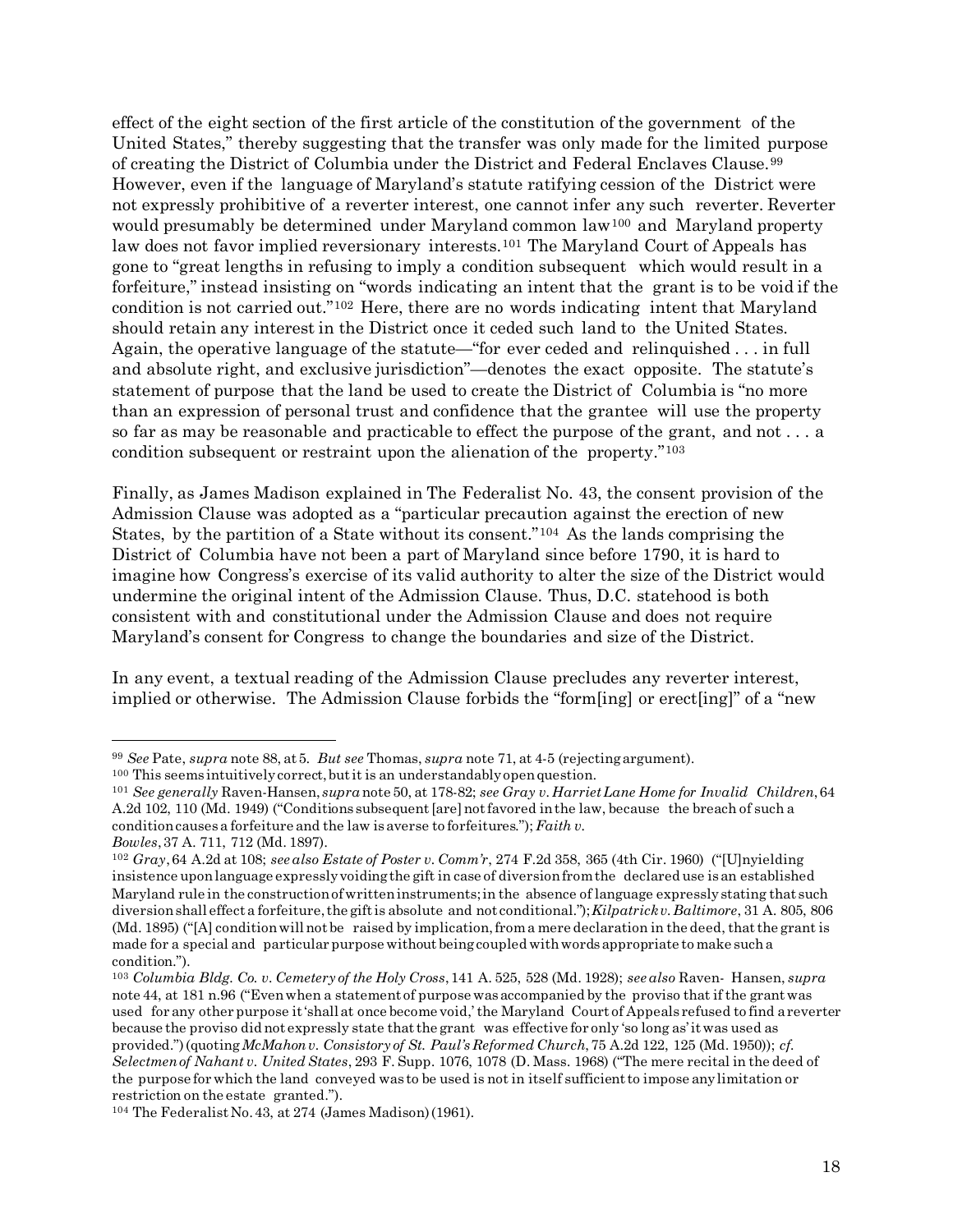State ... within the Jurisdiction of any other state."<sup>[105](#page-18-0)</sup> But the District of Columbia, in its current form, is neither part of Maryland nor within its jurisdiction.<sup>[106](#page-18-1)</sup> The enactment of H.R. 51 would not change that. Once passed, the Mayor of the District of Columbia would issue a proclamation for the election of two Senators and one Representative in Congress within thirty days.<sup>[107](#page-18-2)</sup> Upon certification of that election, the President would "issue a proclamation announcing the results of such elections" within ninety days,  $108$  at which point the State of Washington, Douglass Commonwealth would immediately become a separate, new state by operation of law.[109](#page-18-4) At no point in this process would the new state be "within the Jurisdiction" of Maryland.

#### **iii. Twenty-Third Amendment**

The Twenty-Third Amendment was proposed by Congress in June 1960 and ratified in March 1961. It states:

Sec. 1. **The District constituting the seat of Government of the United States shall** appoint in such manner as the Congress may direct:

A number of electors of President and Vice-President equal to the whole number of Senators and Representatives in Congress to which the District would be entitled if it were a State, but in no event more than the least populous State . . . .

Sec. 2. The Congress shall have power to enforce this article by appropriate legislation.[110](#page-18-5)

The purpose of the amendment was to provide all those living in the District of Columbia with the right to vote in national elections for President and Vice President. There is discernable tension between it and H.R. 51.

The Twenty-Third Amendment practically means that residents of the District of Columbia hold three votes in the Electoral College. Under H.R. 51, the few residents who live in the reduced District—*including the President and their family*—would therefore have outsized influence in presidential elections. Critics have argued that this anomaly would violate the Twenty-Third Amendment's intent, thus foreclosing a statutory reduction in the size of the District.[111](#page-18-6) Critics have also argued that the Twenty-Third Amendment, by giving the District three electoral votes, contemplates the continued existence of a large populated federal district.[112](#page-18-7)

<span id="page-18-0"></span><sup>105</sup> U.S. Const. art. IV, § 3, cl. 1.

<span id="page-18-1"></span><sup>106</sup> *See Downes*, 182 U.S. at 261 ("[T]he . . . cessionof the District ofColumbia to the Federal government relinquished the authority of the States .. . ."); *see also Hobson*, 255 F. Supp. at 297 ("[T]he effect of cessionupon individualswas to terminate their state citizenship and the jurisdictionof the state governments over them."); *cf. Brennan v. S & M Enters.*,362 F. Supp. 595, 599 (D.D.C.1973) (noting"unique geographic status ofWashington, D. C."), *aff'd*,505 F.2d 475 (D.C. Cir. 1974).

<span id="page-18-2"></span><sup>107</sup> H.R. 51 § 102(a).

<span id="page-18-4"></span><span id="page-18-3"></span><sup>108</sup> *Id.* 103(a).

<sup>109</sup> *Id.* 103(b).

<span id="page-18-5"></span><sup>110</sup> U.S. Const. amend. XXIII (emphasisadded).

<span id="page-18-7"></span><span id="page-18-6"></span><sup>111</sup> *See* Kennedy letter, *supra* note 50, at 132.

<sup>112</sup> *See id.* at 134 ("[A] persuasive argument can be made that the adoptionof the 23d Amendment has given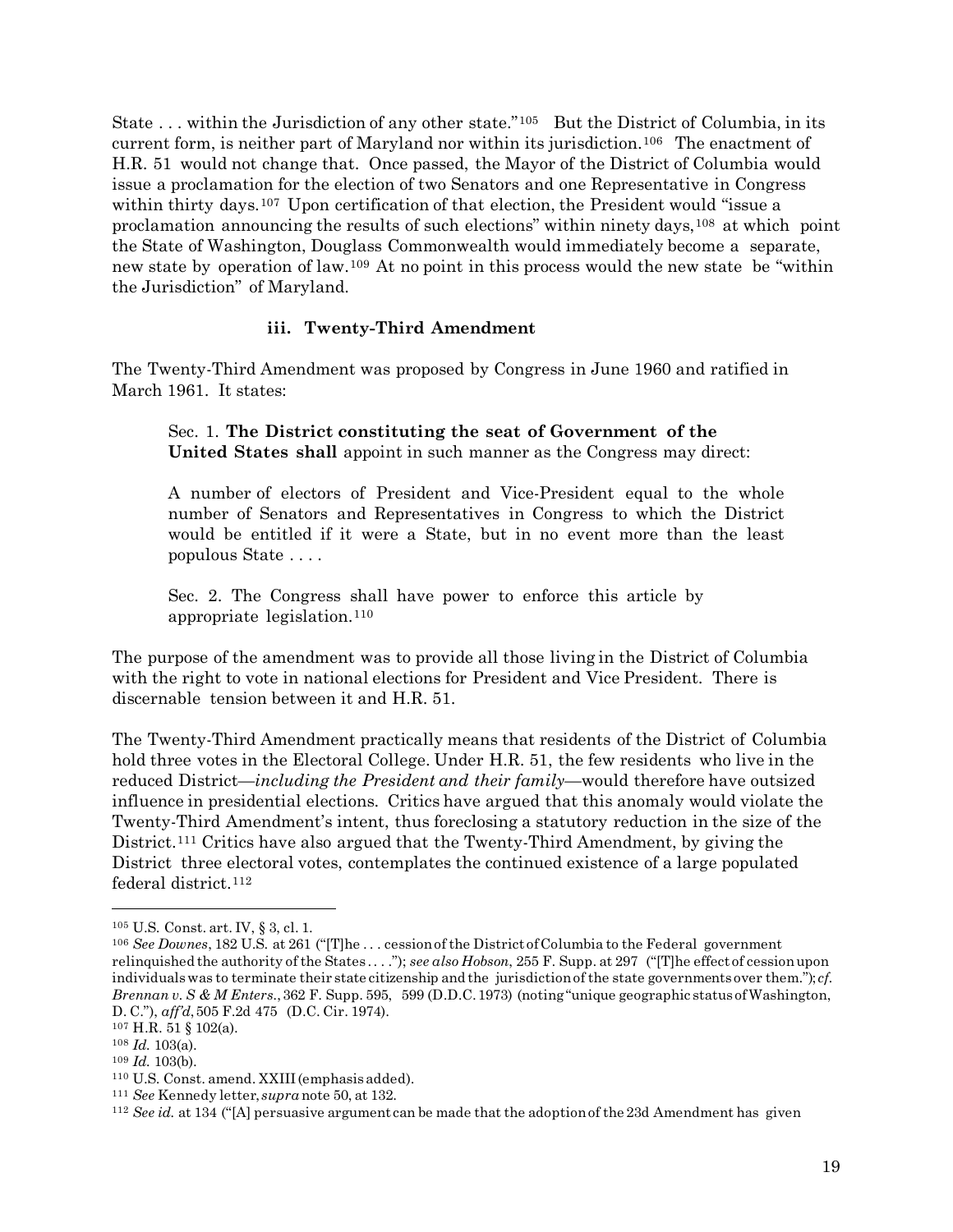However, these arguments are not supported by the text of the Amendment or any other part of the Constitution. The Twenty-Third Amendment, like the District Clause, makes no mention of a minimum geographic size or population in the federal district and it applies regardless of changes in the District's population. "[I]n general, the Constitution is not violated anytime the factual assumptions underlying a provision change."[113](#page-19-0) Thus, changing the factual premise underlying the Twenty-Third Amendment—that there will be a large populated district—does not violate its terms granting electoral rights to residents of that district.

Indeed, there is no inherent *conflict* between H.R. 51 and the text of the Twenty-Third Amendment. Although peculiar, this result does not pose a constitutional obstacle to H.R. 51. The concerns raised by the interaction of H.R. 51 with the Twenty-Third Amendment are policy considerations, not constitutional limits.

The most significant concern is with the allocation of three electoral votes to residents of the reduced District, including the President and their family. This may be bad policy, but not unconstitutional. Moreover, H.R. 51 seeks to avoid the problem in two ways: (1) by repealing 3 U.S.C.  $\S 21$ ,  $^{114}$  $^{114}$  $^{114}$  which presently provides for the District's participation in federal elections—thus leaving it without appointed electors—and (2) by kickstarting "Expedited Procedures for Consideration of Constitutional Amendment Repealing 23rd Amendment."<sup>[115](#page-19-2)</sup> While these measures do not likely escape the Amendment's mandatory language (i.e., "The District . . . *shall* appoint" electors), neither does the Amendment foreclose the Act from a constitutional standpoint.<sup>[116](#page-19-3)</sup>

Other policy solutions include proposals that there be no voting residents in the reduced District. H.R. 51 already provides for Capital residents to be allowed to vote in federal elections in their last state of residence.[117](#page-19-4) The President and their family could vote in their home state, as they do customarily already.[118](#page-19-5) The few other residents of the reduced District could vote in Washington, Douglass Commonwealth. Professor Raven-Hansen has argued that Congress has the authority to enact legislation entitling residents of the reduced District to vote in the new state for elections to federal office, much as citizens living overseas may vote in federal elections in their previous state of residence even if they

permanent constitutional status to the existence ofa federallyowned 'District constitutingthe seat of government of the United States,' having a substantial areaand population.").*But see id.* ("This is not to imply thatthe existing boundaries of the District ofColumbia are immutable or that Congress could notmove the seat of governmentto a differentlocation. . . .").

<span id="page-19-1"></span><span id="page-19-0"></span><sup>113</sup> *See* Dinh, *supra* note 56, at 84 (citing *Adams*, 90 F. Supp. 2d. at 50).

<sup>114</sup> *See* H.R. 51 § 223.

<span id="page-19-2"></span><sup>115</sup> *Id.* § 224.

<span id="page-19-3"></span><sup>116</sup> *See* Kennedyletter, *supra* note 50, at 132 ("[The Twenty-Third] amendment doesnotleave it up to Congress to determine whether or notthe District ofColumbiashall cast three electoral votes in a particular presidential election. It containsa clear directionthatthe District'shall appoint'the appropriatenumber of electors,and gives Congress discretiononlyas to the mechanicsby which the appointmentismade."). *But see*Phillip G.Shrag, *The Future of Districtof Columbia Home Rule*, 39 CATH.U.L. REV. 311, 348-49 (1990) (arguing Twenty-Third Amendmentis not self-executing, so Congress can simplydecline to provide electors for the District); *see also* Raven-Hansen, *supra* note 50, at 187-88.

<span id="page-19-4"></span><sup>117</sup> *See* H.R. 51 § 221.

<span id="page-19-5"></span><sup>118</sup> Brian Pamer, *Why Are the Obamas Still Eligible To Vote in Illinois?*, Slate (Nov. 6, 2012), https://slate.com/news-and-politics/2012/11/where-does-obama-vote-shouldnt-the-president-vote-in-washingtonrather-than-illinois.html.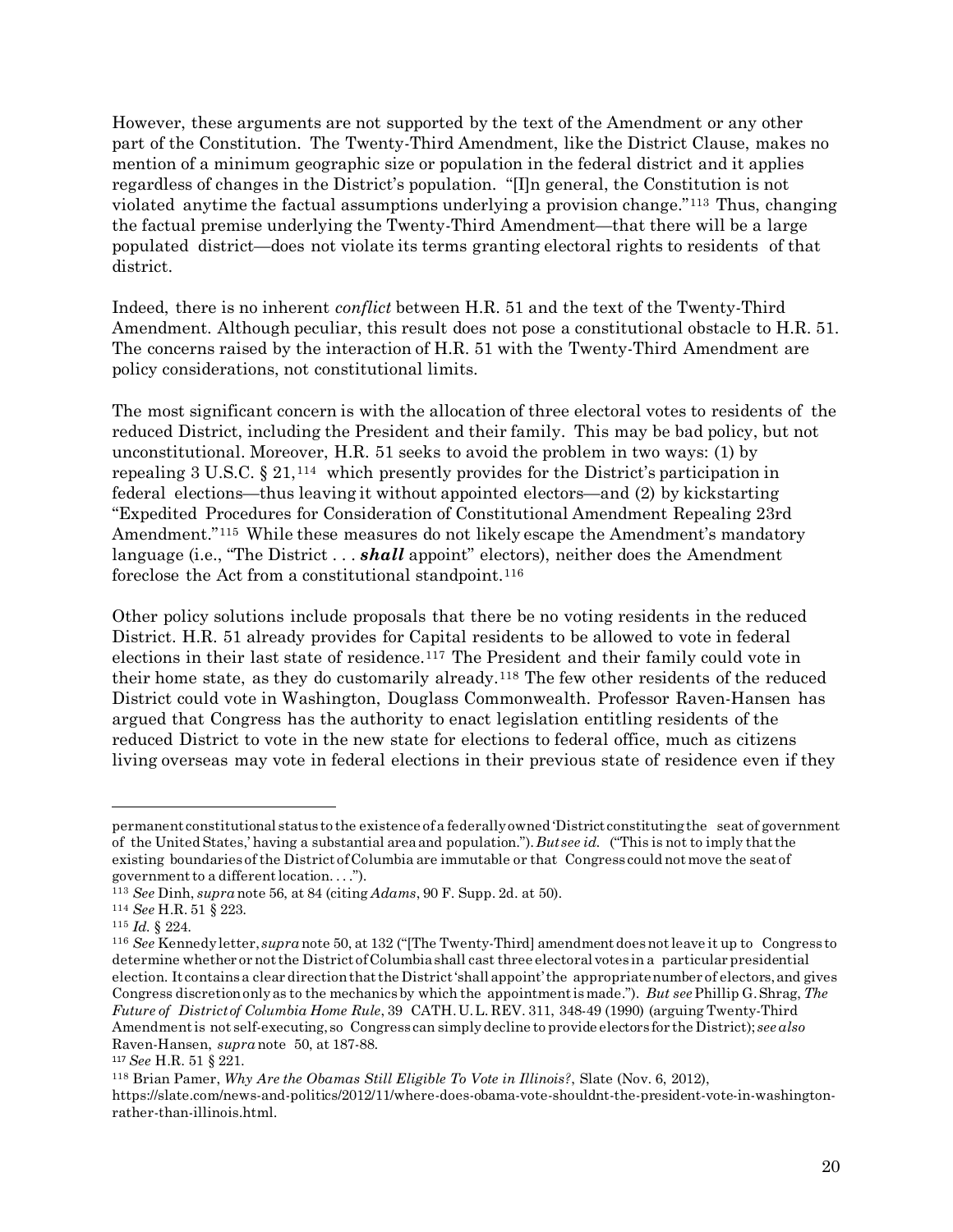do not have a current home there or intend to return.<sup>[119](#page-20-0)</sup> These solutions would render the Twenty-Third Amendment inoperative. "The result is untidy—an obsolete yet unrepealed constitutional provision—but it is neither unprecedented nor unconstitutional."[120](#page-20-1)

As a separate practical matter, it is worth noting that repealing the Twenty-Third Amendment will itself require a constitutional amendment. Thus, despite the appeal of H.R. 51 as a legislative resolution to D.C. statehood, the Act would not foreclose the need to engage in the amendment process. However, given the interest in ensuring fairly appointed electors, Congress should have a strong incentive to begin the expedited procedures for repealing the Twenty-Third Amendment.

## **iv.Minimum Requirements of Statehood**

One final argument has been made against D.C. statehood, namely that the new state "effectively lacks the minimum requirements to become a state."[121](#page-20-2) This argument takes the premise that "[t]here are . . . certain effective minimum requirements defining a 'state eligible for admission to the Union, which are not found in the Constitution."[122](#page-20-3) For example, statehood detractors argue that a state must have a large enough population and enough resources to support a state government and uphold its share of the cost of the federal government.<sup>[123](#page-20-4)</sup> Second, critics argue that any new state must have sufficiently diverse interests to function as "a proper Madisonian society."[124](#page-20-5) Only then, in this view, could the state serve as an appropriate counterweight to federal authority.[125](#page-20-6)

In essence, opponents of D.C. statehood argue that it is "too small, too poor, and too identified with the federal government" to satisfy these requirements.[126](#page-20-7) However, as explained, there are no explicit requirements for statehood other than states should not be formed from within or by joining lands of states without those states' consent and must have "a republican form of government." This has led Professor Raven-Hansen to characterize the argument as "strictly a political one, dressed up in constitutional garb."[127](#page-20-8)

To the extent there is any authority requiring sufficient population and financial viability for statehood, it can only be found in a House Committee report on Alaskan statehood prepared in 1957.[128](#page-20-9) That report describes these requirements as "historical standards" and "traditionally accepted requirements for statehood."[129](#page-20-10) However, they are not implicit

<span id="page-20-1"></span><span id="page-20-0"></span><sup>&</sup>lt;sup>119</sup> *See* Raven-Hansen, *supra* note 50, at 185-6.<br><sup>120</sup> *Id.* at 186 (referencing "U.S. Const. art. II, § I (procedures for selection of President by electors), impliedly superseded by amendment XII (providing new procedures for selection of President by electors), itself impliedly superseded by amendment XX, § 3; article IV, § 2, clause 3 (Fugitive Slave Clause), impliedly repealed by amendment XIII (outlawing slavery and involuntary servitude); cf. U.S. Const. art. I, § 2 (describing initial entitlements of original states to representatives); U.S. Const. art. 1. § 9 (\$10 limitation of tax or duty on imported slaves); U.S. Const. art. V (limitation on certain amendments prior to 1808).")

<span id="page-20-2"></span><sup>121</sup> OLP, *supra* note 49, at 59. *But see* Raven-Hansen, *supra* note 50, at 191-92 (rejecting argument).

<span id="page-20-3"></span><sup>122</sup> OLP, *supra* note 49, at 59*.*

<span id="page-20-4"></span><sup>123</sup> *See id.* at vi, 59-62.

<span id="page-20-5"></span><sup>124</sup> *See id.* at v, 62-63; *see also* The Federalist No.51 (James Madison)(Clinton Rossiter,ed.,1961).

<span id="page-20-6"></span><sup>125</sup> *See* OLP, *supra* note 49, at 63-67; *see also* The Federalist No.51, at 323 (James Madison).

<span id="page-20-7"></span><sup>126</sup> Raven-Hansen, *supra* note 50, at 166.

<span id="page-20-9"></span><span id="page-20-8"></span><sup>127</sup> *Id.* at 189.

<sup>128</sup> *See* H.R. Rep.No. 624, 85th Cong., 1st Sess. 11 (1957).

<span id="page-20-10"></span><sup>129</sup> *Id.*